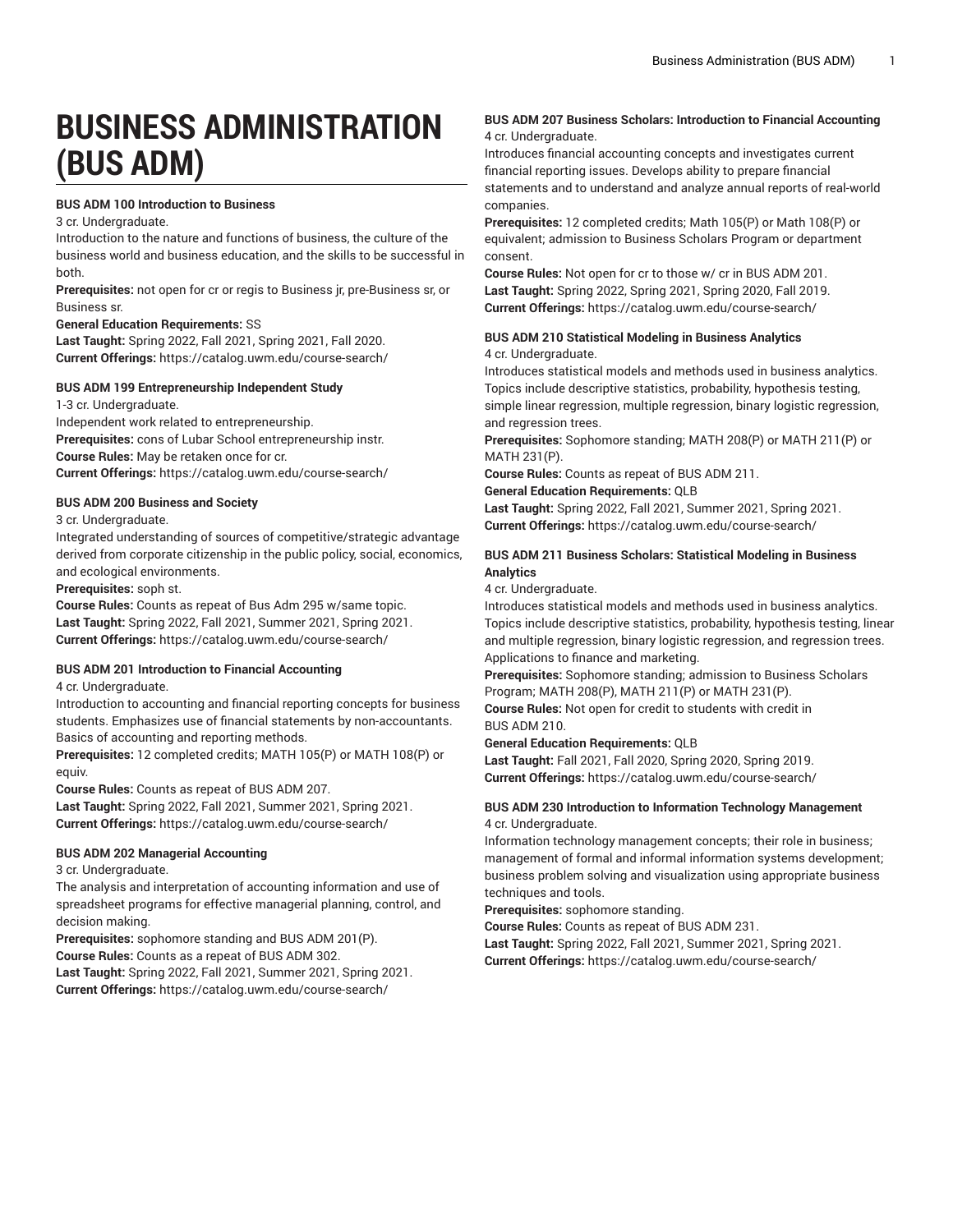#### **BUS ADM 231 Business Scholars: Introduction to Information Technology Management**

4 cr. Undergraduate.

Fundamental concepts and application of information technology to support the conduct and management of business activities. Lab tools include common applications software for data gathering, analysis, presentation, and visualization.

**Prerequisites:** admis to Business Scholars Program or consent of department.

**Course Rules:** Counts as repeat of BUS ADM 230.

**Last Taught:** Fall 2021, Fall 2019, Fall 2018, Fall 2017. **Current Offerings:** <https://catalog.uwm.edu/course-search/>

#### **BUS ADM 292 Introduction to Entrepreneurship and Small Business Formation**

3 cr. Undergraduate.

Explore elements necessary for entrepreneurship to flourish. Larger perspectives of the character and mental set of entrepreneurs and effect on the success of the business.

**Prerequisites:** soph st.

**Course Rules:** Counts as repeat of Bus Adm 295 with similar topic. **Last Taught:** Spring 2022, Fall 2021, Spring 2021, Fall 2020. **Current Offerings:** <https://catalog.uwm.edu/course-search/>

#### **BUS ADM 295 Management Seminar:**

1-3 cr. Undergraduate.

Analysis of current topics and issues related to specific management areas of business. Specific topics and additional prerequisites may appear in the Schedule of Classes whenever the course is offered. **Prerequisites:** none.

**Course Rules:** May be retaken w/chg in topic to max of 6 cr. **Last Taught:** Fall 2021, Spring 2017, Spring 2016, Spring 2015. **Current Offerings:** <https://catalog.uwm.edu/course-search/>

#### **BUS ADM 297 Study Abroad:**

1-12 cr. Undergraduate.

Designed to enroll students in UWM sponsored program before course work levels, content, and credits are determined and/or in specially prepared program course work.

**Prerequisites:** acceptance for Study Abroad Prog.

**Course Rules:** May be retaken w/chg in topic.

**Last Taught:** Fall 2021, Fall 2020, Spring 2020, Fall 2019. **Current Offerings:** <https://catalog.uwm.edu/course-search/>

#### **BUS ADM 298 Study Abroad: Business Topics:**

3 cr. Undergraduate.

Immersion (including instruction at an international university) in the economic, cultural, and business practices of selected countries. **Prerequisites:** soph st; acceptance in Study Abroad Prog.

**Course Rules:** May be retaken w/chg in topic to max of 6 cr. **Last Taught:** UWinteriM 2016, Summer 2015, Summer 2014, UWinteriM 2013.

**Current Offerings:** <https://catalog.uwm.edu/course-search/>

#### **BUS ADM 300 Career and Professional Development**

#### 1 cr. Undergraduate.

Skills necessary to enter the job market. Includes professional correspondence, resume writing, interviewing and networking skills, and professional etiquette.

**Prerequisites:** sophomore standing.

**Course Rules:** May not be retaken for credit. Not open for credit for those with credit in BUS ADM 303.

**Last Taught:** Spring 2022, Fall 2021, Spring 2021, Fall 2020. **Current Offerings:** <https://catalog.uwm.edu/course-search/>

#### **BUS ADM 301 Intermediate Accounting**

4 cr. Undergraduate.

Understanding the economic impact of business transactions and serving the information needs of statement users. Use of accounting principles to guide financial reporting and disclosure.

**Prerequisites:** sophomore standing; MATH 208(P) or MATH 211(P); BUS ADM 230(P) or BUS ADM 231(P); a grade of 'B' or better in BUS ADM 201(P) or BUS ADM 207(P) within three years of enrollment; BUS ADM 202(P); cumulative GPA of 3.00 or better.

**Last Taught:** Spring 2022, Fall 2021, Spring 2021, Fall 2020. **Current Offerings:** <https://catalog.uwm.edu/course-search/>

#### **BUS ADM 303 Career Planning for Accounting**

1 cr. Undergraduate.

Skills necessary for success in the accounting profession. Includes professional correspondence, resume writing, interviewing and networking skills, professional etiquette and career planning and advancement.

**Prerequisites:** Sophomore standing and BUS ADM 301(C). **Last Taught:** Spring 2022, Fall 2021, Spring 2021, Fall 2020. **Current Offerings:** <https://catalog.uwm.edu/course-search/>

# **BUS ADM 305 Personal Investing and Financial Planning**

### 3 cr. Undergraduate.

Introduction to investing for individuals with emphasis on the personal planning process, issues, and strategies.

#### **Prerequisites:** soph st.

**Course Rules:** Not open for credit to Accounting majors who are concurrently enrolled or have completed Bus Adm 301. **Last Taught:** Spring 2022, UWinteriM 2022, Fall 2021, Summer 2021. **Current Offerings:** <https://catalog.uwm.edu/course-search/>

#### **BUS ADM 330 Organizations**

#### 3 cr. Undergraduate.

An introduction to human behavior in organizations, organizational structures and processes, and interactions between organizations and their environments. Students will examine various theories and research findings on selected topics.

**Prerequisites:** sophomore standing.

**Course Rules:** Counts as repeat of BUS ADM 331.

**Last Taught:** Spring 2022, UWinteriM 2022, Fall 2021, Summer 2021. **Current Offerings:** <https://catalog.uwm.edu/course-search/>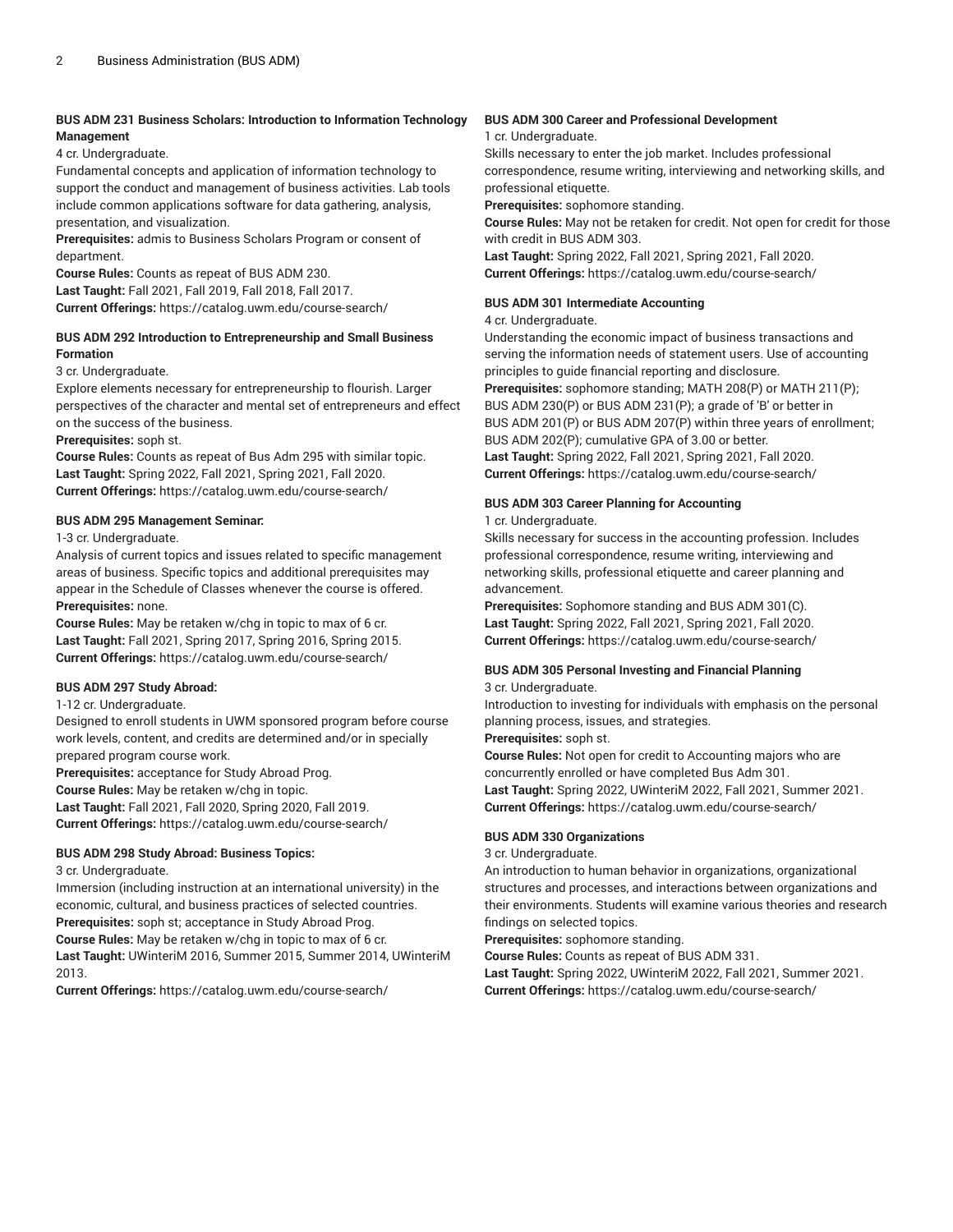#### **BUS ADM 331 Business Scholars: Organizations**

3 cr. Undergraduate.

Behavioral theories and management principles for understanding behavior in organizations; individual and organizational processes, and their interaction. Includes current and classic research, and application. **Prerequisites:** jr st; admis to Business Scholars Prog.

**Course Rules:** Not open for cr to those w/cr in Bus Adm 330. **Last Taught:** Fall 2021, Fall 2020, Fall 2019, Fall 2018. **Current Offerings:** <https://catalog.uwm.edu/course-search/>

#### **BUS ADM 335 Introduction to Business Application Development**

#### 3 cr. Undergraduate.

Structured techniques for business application development; program design and development methodologies; testing and quality assurance; implementation with an appropriate language.

**Prerequisites:** sophomore standing; a grade of C or better in BUS ADM 230(P) or BUS ADM 231(P).

**Last Taught:** Spring 2022, Fall 2021, Spring 2021, Fall 2020. **Current Offerings:** <https://catalog.uwm.edu/course-search/>

#### **BUS ADM 336 Enterprise Systems and Data Analytics**

3 cr. Undergraduate.

Introduction to business processes and ERP, utilizing ERP to run business simulation game and analysis of results utilizing business analytics. **Prerequisites:** soph st; a grade of 'C' or better in Bus Adm 230(P) or 231(P).

**Last Taught:** Spring 2022, Spring 2021, Spring 2020, Fall 2019. **Current Offerings:** <https://catalog.uwm.edu/course-search/>

#### **BUS ADM 350 Principles of Finance**

3 cr. Undergraduate.

Fundamentals of financial management, asset/liability valuations, risk and return, investment analysis, sources and uses of funds, cost of capital, and cash management.

**Prerequisites:** sophomore standing; ECON 103(P) and ECON 104(P); BUS ADM 201(P) or BUS ADM 207(P); BUS ADM 210(P) or BUS ADM 211(P).

**Course Rules:** Counts as repeat of BUS ADM 351. Not open for credit to those with credit in BUS ADM 450.

**Last Taught:** Spring 2022, UWinteriM 2022, Fall 2021, Summer 2021. **Current Offerings:** <https://catalog.uwm.edu/course-search/>

#### **BUS ADM 351 Business Scholars: Principles of Finance**

3 cr. Undergraduate.

Fundamentals of financial management, analysis of financial statements, risk and return, debt/equity valuations, cost of capital, capital budgeting, capital structure, and dividend policies.

**Prerequisites:** soph st; admis to Business Scholars Prog; Econ 103(P) & 104(P); Bus Adm 207(P) & 211(C).

**Course Rules:** Not open for cr to those w/cr in Bus Adm 350. **Last Taught:** Spring 2022, Spring 2021, Spring 2020, Spring 2019. **Current Offerings:** <https://catalog.uwm.edu/course-search/>

#### **BUS ADM 360 Principles of Marketing**

#### 3 cr. Undergraduate.

The marketing system is analyzed as the process in our socioeconomic system for anticipating and satisfying consumer needs, adjusting to demand, and selling and procuring products and services. Competition, pricing, product line, distribution systems, promotion, and planning are discussed.

**Prerequisites:** jr st; Econ 104(P).

**Course Rules:** Counts as repeat of Bus Adm 361. **Last Taught:** Spring 2022, UWinteriM 2022, Fall 2021, Summer 2021. **Current Offerings:** <https://catalog.uwm.edu/course-search/>

#### **BUS ADM 361 Business Scholars: Principles of Marketing** 3 cr. Undergraduate.

Marketing theory and tactics in context of current external marketing environment. Discussion of current marketing issues, failures, and successes along with industry and company strategic differences. Analytical tools used for team project.

**Prerequisites:** jr st; admis to Business Scholars Prog; Econ 104(P). **Course Rules:** Not open for cr to those w/cr in Bus Adm 360. **Last Taught:** Fall 2021, Fall 2020, Fall 2019, Fall 2018. **Current Offerings:** <https://catalog.uwm.edu/course-search/>

**BUS ADM 370 Introduction to Supply Chain Management** 3 cr. Undergraduate.

Broad survey of the foundational concepts and principles of managing supply chain operations. Topic areas include customer management, purchasing, logistics, project management, demand planning. **Prerequisites:** sophomore standing; BUS ADM 210(C) or BUS ADM 211(C).

**Course Rules:** Counts as repeat of BUS ADM 371. **Last Taught:** Spring 2022, Fall 2021, Summer 2021, Spring 2021. **Current Offerings:** <https://catalog.uwm.edu/course-search/>

#### **BUS ADM 371 Business Scholars: Introduction to Supply Chain Management**

#### 3 cr. Undergraduate.

Broad survey of foundational concepts and principles of managing supply chain operations. Topics include customer management, purchasing, logistics, project management, demand planning, quantitative and computer applications.

**Prerequisites:** soph st; admis to Business Scholars Prog; Bus Adm 211(P).

**Course Rules:** Not open for cr to those w/cr in Bus Adm 370. **Last Taught:** Spring 2022, Spring 2021, Fall 2019, Fall 2018. **Current Offerings:** <https://catalog.uwm.edu/course-search/>

## **BUS ADM 380 Introduction to Real Estate Markets**

#### 3 cr. Undergraduate.

The course focuses on real estate investment decisions as they are made within the framework of institutional controls consisting of social, political, and economic forces.

**Prerequisites:** sophomore standing and ECON 104(P). **Last Taught:** Spring 2022, Fall 2021, Summer 2021, Spring 2021.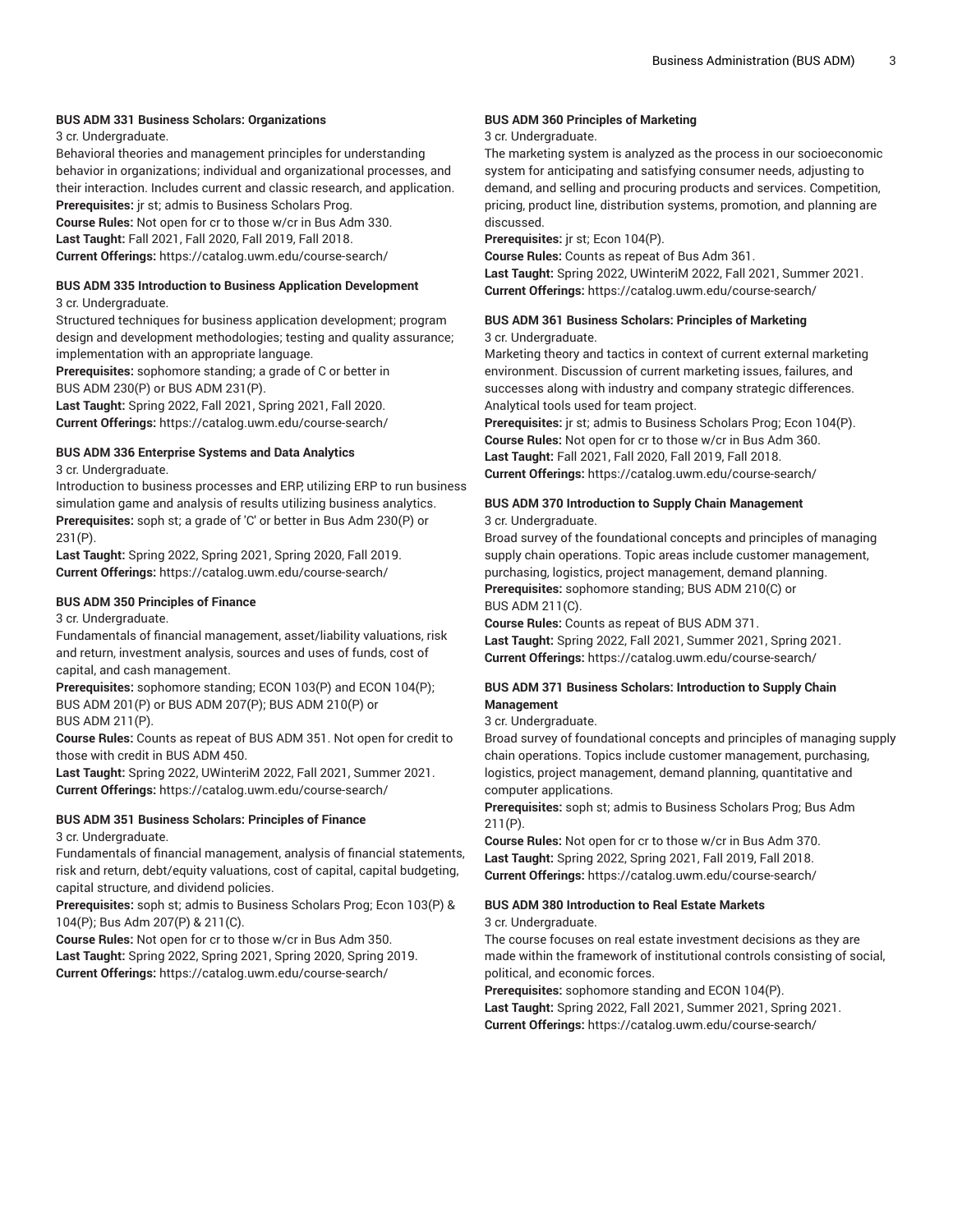#### **BUS ADM 389 Real Estate Internship**

#### 3 cr. Undergraduate.

A faculty-supervised new work experience in the real estate area which covers a minimum of 150 hours during the semester.

**Prerequisites:** junior standing; BUS ADM 380(P); written consent of instructor.

**Course Rules:** Counts as repeat of BUS ADM 489. Credit/no credit only. **Last Taught:** Spring 2022, Fall 2021, Summer 2021, Spring 2019. **Current Offerings:** <https://catalog.uwm.edu/course-search/>

#### **BUS ADM 391 Business Law I**

#### 3 cr. Undergraduate.

The court system, tort law, agency and employment law; contract law and sales transactions; professional liability; and legal ramifications of selecting appropriate business organization.

**Prerequisites:** jr st.

**Course Rules:** Counts as repeat of Bus Adm 390.

**Last Taught:** Spring 2022, UWinteriM 2022, Fall 2021, Summer 2021. **Current Offerings:** <https://catalog.uwm.edu/course-search/>

#### **BUS ADM 393 Business Ethics, Social Responsibility and Sustainability** 3 cr. Undergraduate.

Ethical dimensions of economy, management decision-making, and corporate social responsibility. Ethical framework for assessment of business practices. Includes case discussions.

**Prerequisites:** sophomore standing.

**Course Rules:** Previously BUS ADM 293. Counts as repeat of BUS ADM 295 with similar topic.

**Last Taught:** Spring 2022, Fall 2021, Summer 2021, Spring 2021. **Current Offerings:** <https://catalog.uwm.edu/course-search/>

#### **BUS ADM 394 Human Resources Management Internship**

3 cr. Undergraduate.

A faculty-supervised new work experience in the human resources management area which covers a minimum of 150 hours during the semester.

**Prerequisites:** junior standing and admis to HRM or General Business major; written consent of instructor.

**Course Rules:** Credit/no credit only.

**Last Taught:** Spring 2022, Fall 2021, Summer 2021, Fall 2020. **Current Offerings:** <https://catalog.uwm.edu/course-search/>

#### **BUS ADM 395 Special Topics in Business:**

1-3 cr. Undergraduate.

Current topics and issues related to specific management areas of business. Specific topics and additional prerequisites announced in Schedule of Classes whenever the course is offered.

#### **Prerequisites:** jr st.

**Course Rules:** May be retaken w/chg in topic to max of 9 cr. Counts as repeat of Bus Adm 295 or 495 with same topic.

**Last Taught:** Fall 2021, Summer 2021, Fall 2020, Summer 2020. **Current Offerings:** <https://catalog.uwm.edu/course-search/>

#### **BUS ADM 396 Finance Internship**

#### 3 cr. Undergraduate.

A faculty-supervised new work experience in the finance area which covers a minimum of 150 hours during the semester.

**Prerequisites:** junior standing and admis to Finance or General Business major; written consent of instructor.

**Course Rules:** Credit/no credit only.

**Last Taught:** Summer 2021, Fall 2020, Summer 2020, Fall 2019.

**Current Offerings:** <https://catalog.uwm.edu/course-search/>

#### **BUS ADM 397 Marketing Internship**

#### 3 cr. Undergraduate.

A faculty-supervised new work experience in the marketing area which covers a minimum of 150 hours during the semester.

**Prerequisites:** junior standing and admis to Marketing or General Business major; written consent of instructor.

**Course Rules:** Credit/no credit only.

**Last Taught:** Spring 2022, Fall 2021, Summer 2021, Spring 2021. **Current Offerings:** <https://catalog.uwm.edu/course-search/>

#### **BUS ADM 398 Supply Chain & Operations Management Internship** 3 cr. Undergraduate.

A faculty-supervised new work experience in the SCOM area which covers a minimum of 150 hours during the semester.

**Prerequisites:** junior standing and admis to SCOM or General Business major; written consent of instructor.

**Course Rules:** Credit/no credit only.

**Last Taught:** Spring 2022, Fall 2021, Summer 2021, Fall 2019. **Current Offerings:** <https://catalog.uwm.edu/course-search/>

#### **BUS ADM 400 Accounting Professional Internship**

3 cr. Undergraduate.

A defined FT work period, minimum 10 weeks, potentially leading to FT employment in a corporate/governmental/public accounting environment.

**Prerequisites:** senior standing and admission to accounting major; BUS ADM 303(P), BUS ADM 406(P), and BUS ADM 409(P).

**Course Rules:** Considered full time for FA purposes. Credit/no credit only. Prior approval of intern director is required.

**Last Taught:** Spring 2022, Summer 2021, Spring 2021, Summer 2020. **Current Offerings:** <https://catalog.uwm.edu/course-search/>

#### **BUS ADM 402 Advanced Financial Accounting**

3 cr. Undergraduate.

Study of advanced financial accounting issues such as interim reporting, leases, specialized revenue recognition, tax allocation, dilutive securities, derivatives, and financial troubled entities.

**Prerequisites:** jr st & admis to Bus Adm major; a grade of 'B' or better in Bus Adm 301(P).

**Last Taught:** Spring 2022, Fall 2021, Spring 2021, Fall 2020. **Current Offerings:** <https://catalog.uwm.edu/course-search/>

#### **BUS ADM 403 Consolidations and Governmental Accounting** 3 cr. Undergraduate.

Understand and apply concepts related to accounting for consolidations and for governmental and not-for-profit accounting.

**Prerequisites:** jr st & admis to Bus Adm major; a grade of B or better in Bus Adm 301(P); Bus Adm 402(C).

**Last Taught:** Fall 2016.

**Current Offerings:** <https://catalog.uwm.edu/course-search/>

#### **BUS ADM 404 Cost Management**

3 cr. Undergraduate.

Design, implementation, and use of optimal accounting systems for product and service costing, internal and external financial reporting, managerial decision support, and organizational control.

**Prerequisites:** jr st & admis to Bus Adm major; a grade of 'B' or better in Bus Adm 301(P).

**Last Taught:** Spring 2022, Fall 2021, Spring 2021, Fall 2020. **Current Offerings:** <https://catalog.uwm.edu/course-search/>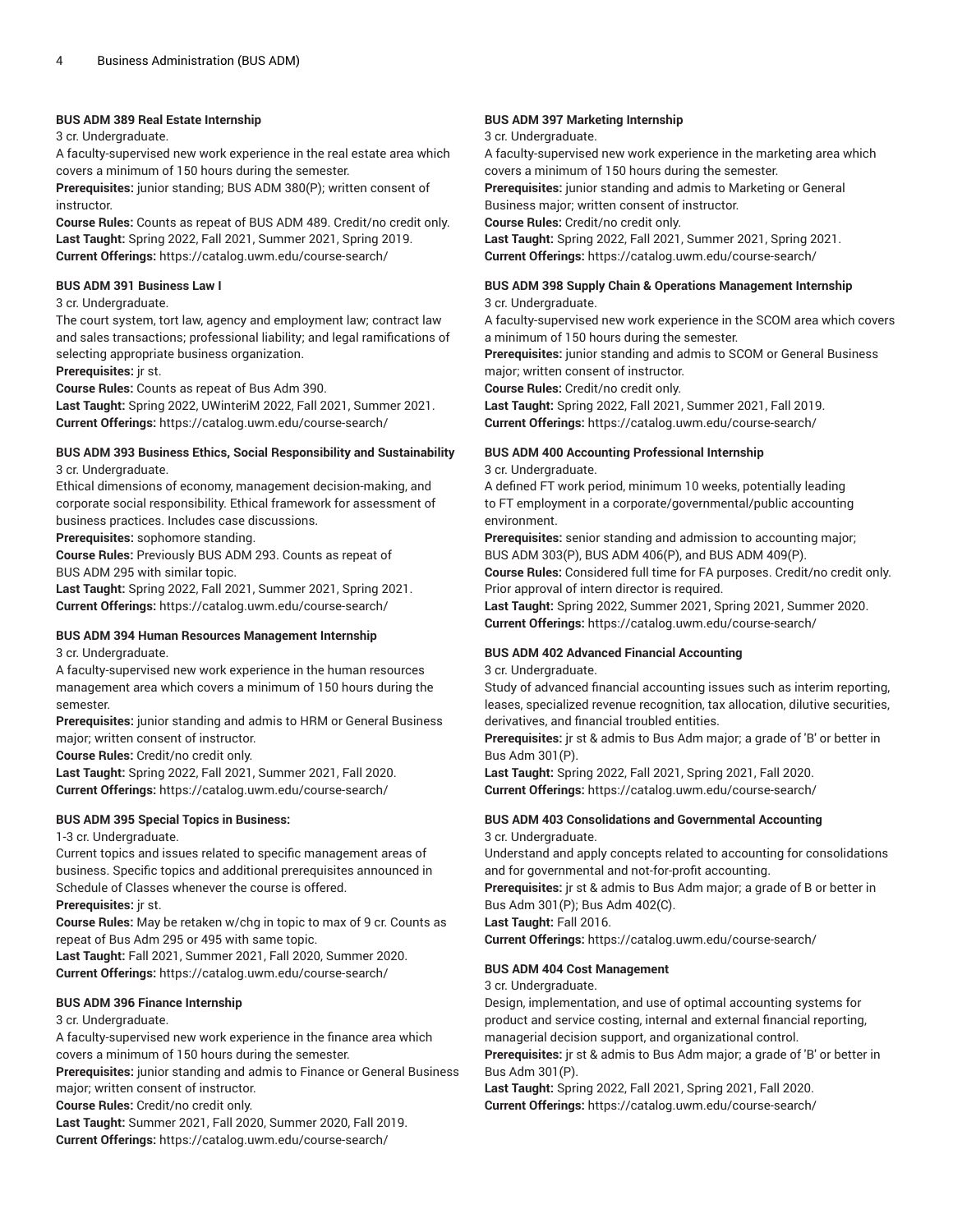#### **BUS ADM 405 Income Tax Accounting I**

3 cr. Undergraduate.

Introduction to tax issues inherent in business and financial transactions, with an emphasis on the federal individual and corporate income tax.

**Prerequisites:** jr st & admis to Bus Adm major; a grade of 'C' or better in Bus Adm 301(P); or grad st & Bus Adm 721(C).

**Last Taught:** Spring 2022, Fall 2021, Spring 2021, Fall 2020. **Current Offerings:** <https://catalog.uwm.edu/course-search/>

#### **BUS ADM 406 Income Tax Accounting II**

3 cr. Undergraduate/Graduate.

Application of framework developed in Income Tax Accounting I (Bus Adm 405) to more thoroughly analyze the taxation of business entities. **Prerequisites:** jr st & admis to Bus Adm major; Bus Adm 405(P). **Last Taught:** Spring 2022.

**Current Offerings:** <https://catalog.uwm.edu/course-search/>

#### **BUS ADM 406G Income Tax Accounting II**

3 cr. Undergraduate/Graduate.

Application of framework developed in Income Tax Accounting I (Bus Adm 405) to more thoroughly analyze the taxation of business entities. **Prerequisites:** jr st & admis to Bus Adm major; Bus Adm 405(P). **Last Taught:** Spring 2022.

**Current Offerings:** <https://catalog.uwm.edu/course-search/>

#### **BUS ADM 408 Accounting Information Systems**

3 cr. Undergraduate/Graduate.

Introduction to accounting information systems and related technology, principles of accounting systems design, internal controls and coverage of commercial accounting software packages.

**Prerequisites:** jr st & admis to Bus Adm major; a grade of 'C' or better in Bus Adm 301(P); or grad st & Bus Adm 721(P).

**Last Taught:** Spring 2022.

**Current Offerings:** <https://catalog.uwm.edu/course-search/>

#### **BUS ADM 408G Accounting Information Systems**

3 cr. Undergraduate/Graduate.

Introduction to accounting information systems and related technology, principles of accounting systems design, internal controls and coverage of commercial accounting software packages.

**Prerequisites:** jr st & admis to Bus Adm major; a grade of 'C' or better in Bus Adm 301(P); or grad st & Bus Adm 721(P).

**Last Taught:** Spring 2022.

**Current Offerings:** <https://catalog.uwm.edu/course-search/>

#### **BUS ADM 409 Auditing: Procedures and Applications**

3 cr. Undergraduate.

An introduction to the audit process from an internal and external perspective with an emphasis on practical applications and technological innovations.

**Prerequisites:** jr st & admis to Bus Adm major; a grade of 'B' or better in Bus Adm 301(P); Bus Adm 402(P) & 408(P).

**Last Taught:** Spring 2022, Fall 2021, Spring 2021, Fall 2020. **Current Offerings:** <https://catalog.uwm.edu/course-search/>

#### **BUS ADM 410 Accountants' Ethical Responsibilities**

#### 1 cr. Undergraduate.

Study of ethical and societal responsibilities and constraints that define and affect the practice of accountancy. Includes selected readings, guest speakers, and cases.

**Prerequisites:** jr st & admis to Bus Adm major; a grade of 'B' or better in Bus Adm 301(P); Bus Adm 409(C).

**Last Taught:** Spring 2022, Fall 2021, Spring 2021, Fall 2020. **Current Offerings:** <https://catalog.uwm.edu/course-search/>

#### **BUS ADM 424 US Institutions Shaping Accounting & Auditing Standards** 3 cr. Undergraduate.

U.S. accounting and auditing practices and the institutions that shape these practices, includes a visit to Washington D.C. regulatory agencies. **Prerequisites:** jr st & admis to Bus Adm major; a grade of 'B' or better in Bus Adm 301(P); cons of instr.

**Last Taught:** Spring 2020, Spring 2019, Spring 2018. **Current Offerings:** <https://catalog.uwm.edu/course-search/>

#### **BUS ADM 432 Object-Oriented Systems Development**

3 cr. Undergraduate.

Object-oriented concepts and use in management applications; objectoriented design and development methodologies; managing programs and structures; implementation with an appropriate language.

**Prerequisites:** jr st & admis to Bus Adm major; a grade of 'C' or better in Bus Adm 335(P).

**Last Taught:** Spring 2022, Fall 2021, Spring 2021, Fall 2020. **Current Offerings:** <https://catalog.uwm.edu/course-search/>

#### **BUS ADM 434 Data Base Management Systems**

3 cr. Undergraduate.

Database concepts; data modeling; SQL; fourth generation languages; data resource management; client/server databases; implementation using commercial DBMS products.

**Prerequisites:** jr st & admis to Bus Adm major; grade of 'C' or better in Bus Adm 335(P).

**Last Taught:** Spring 2022, Fall 2021, Spring 2021, Fall 2020. **Current Offerings:** <https://catalog.uwm.edu/course-search/>

#### **BUS ADM 436 Systems Analysis and Design**

3 cr. Undergraduate.

Systems development methodologies; systems modeling, requirements specification, structured design, and systems implementation; use of automated development tools.

**Prerequisites:** jr st & admis to Bus Adm major; grade of 'C' or better in Bus Adm 335(P).

**Last Taught:** Spring 2022, Fall 2021, Spring 2021, Fall 2020. **Current Offerings:** <https://catalog.uwm.edu/course-search/>

#### **BUS ADM 438 Information Technology Management Topics:**

3 cr. Undergraduate.

Contemporary topics for IT practitioners. Typical offerings include distributed information systems, management of IT, decision support systems, end-user computing, multimedia systems. Additional prerequisites announced in Schedule of Classes each time course is offered.

**Prerequisites:** jr st & admis to Bus Adm major; Grade 'C' or better in Bus Adm 335(P); or cons instr.

**Course Rules:** May be retaken w/chg in topic to max of 6 cr. **Last Taught:** Spring 2022, Fall 2021, Fall 2020, Fall 2018. **Current Offerings:** <https://catalog.uwm.edu/course-search/>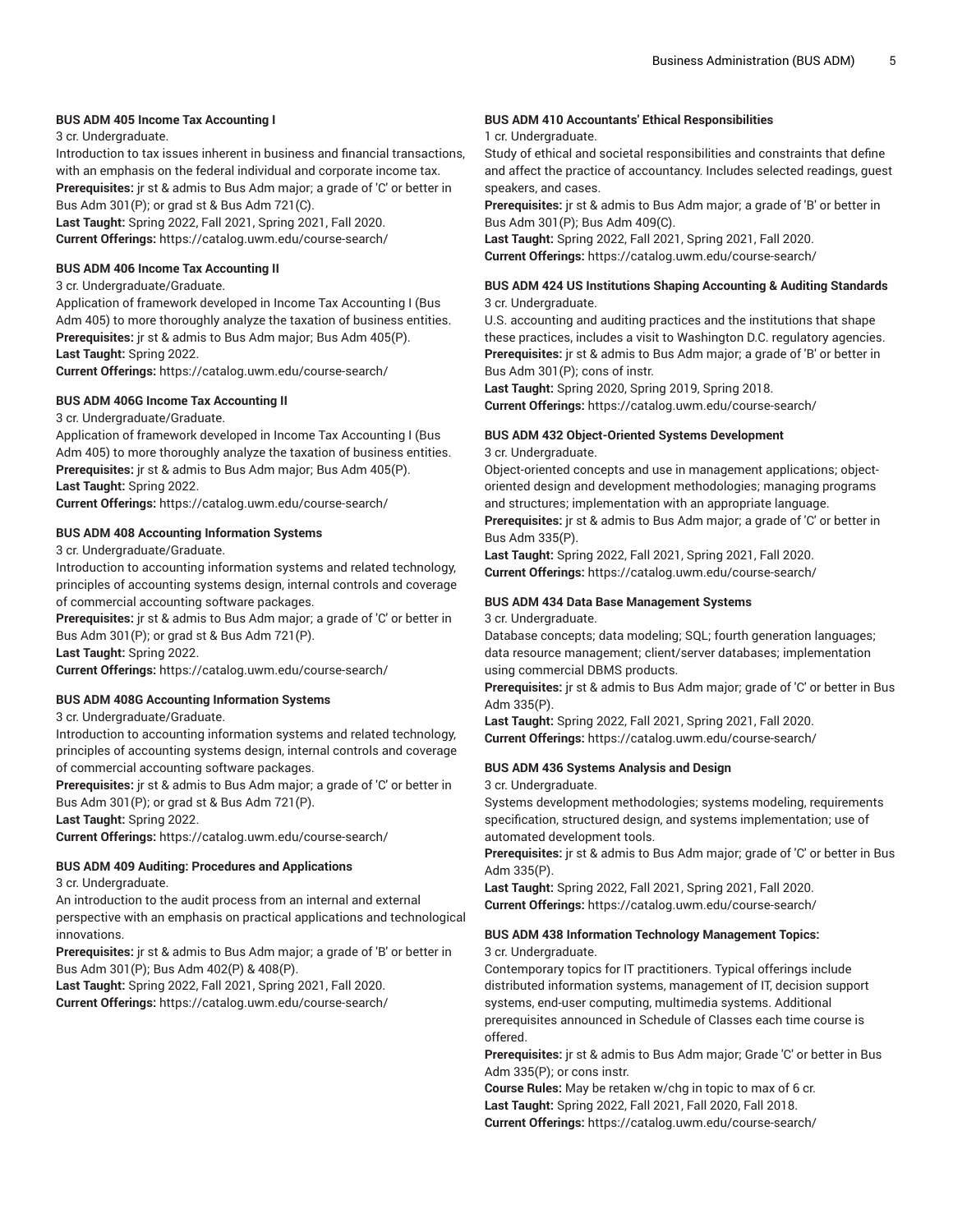#### **BUS ADM 439 Information Technology Management Professional Internship**

3 cr. Undergraduate.

A defined FT one semester work period, potentially leading to FT employment in a corporate/governmental/management consulting environment.

**Prerequisites:** junior standing and admission to ITM or General Business major; BUS ADM 300(P) or BUS ADM 303(P); completion of one 400- or 500-level ITM course; and written consent of instructor.

**Course Rules:** Considered full time for FA purposes. Credit/no credit only. **Last Taught:** Summer 2021, Spring 2021, Summer 2020, Summer 2019. **Current Offerings:** <https://catalog.uwm.edu/course-search/>

#### **BUS ADM 440 Compensation Management**

#### 3 cr. Undergraduate.

Ways organizations use wage and salary management to attract, retain, and motivate employees. Review of traditional and innovative compensation methods for administering pay.

**Prerequisites:** junior standing, admis to Business major, and BUS ADM 444(C); or graduate standing and BUS ADM 738(P). **Course Rules:** Counts as repeat of BUS ADM 443 with similar title. **Last Taught:** Spring 2022, Fall 2021, Spring 2021, Fall 2020. **Current Offerings:** <https://catalog.uwm.edu/course-search/>

#### **BUS ADM 441 Diversity in Organizations**

#### 3 cr. Undergraduate.

Conceptual and experiential understanding of cultural values and practices among diverse groups in organizations. Addresses institutional and personal discrimination, stereotyping and prejudice.

**Prerequisites:** junior standing and admis to Bus Adm major; or non-Business major with 2.5 GPA; or consent of instructor.

**Course Rules:** Counts as repeat of BUS ADM 495 with similar topic and BUS ADM 443 with similar title.

**Last Taught:** Spring 2022, Fall 2021, Spring 2021, Fall 2020. **Current Offerings:** <https://catalog.uwm.edu/course-search/>

### **BUS ADM 442 Industrial Psychology**

#### 3 cr. Undergraduate/Graduate.

Application of psychological principles to industrial problems. **Prerequisites:** jr st & admis to Bus Adm major; Bus Adm 330(P) or 331(P); & Psych 101(P). **Last Taught:** Spring 2022.

**Current Offerings:** <https://catalog.uwm.edu/course-search/>

#### **BUS ADM 442G Industrial Psychology**

3 cr. Undergraduate/Graduate.

Application of psychological principles to industrial problems. **Prerequisites:** jr st & admis to Bus Adm major; Bus Adm 330(P) or 331(P); & Psych 101(P). **Last Taught:** Spring 2022.

**Current Offerings:** <https://catalog.uwm.edu/course-search/>

#### **BUS ADM 443 Special Topics in Human Resources Management:**

3 cr. Undergraduate/Graduate.

Selected topics in human resources management. Specific topics will appear in the Schedule of Classes whenever the course is offered. **Prerequisites:** jr st & admis to Bus Adm major; Bus Adm 330(P) or 331(P); or grad st.

**Course Rules:** May be retaken w/chg in topic to max of 9 cr. **Last Taught:** Spring 2022, Fall 2021.

**Current Offerings:** <https://catalog.uwm.edu/course-search/>

#### **BUS ADM 443G Special Topics in Human Resources Management:** 3 cr. Undergraduate/Graduate.

Selected topics in human resources management. Specific topics will appear in the Schedule of Classes whenever the course is offered. **Prerequisites:** jr st & admis to Bus Adm major; Bus Adm 330(P) or 331(P); or grad st.

**Course Rules:** May be retaken w/chg in topic to max of 9 cr. **Last Taught:** Spring 2022, Fall 2021.

**Current Offerings:** <https://catalog.uwm.edu/course-search/>

#### **BUS ADM 444 Human Resources Management**

#### 3 cr. Undergraduate.

An examination of the personnel function of the enterprise as an activity concerning all managers within the firm. General topics include the personnel function, maximizing human potential, supervision, and wage and salary administration.

**Prerequisites:** junior standing and admis to Business major; and concurrent or previous completion of BUS ADM 330 or BUS ADM 331. **Last Taught:** Spring 2022, Fall 2021, Spring 2021, Fall 2020. **Current Offerings:** <https://catalog.uwm.edu/course-search/>

#### **BUS ADM 445 Training & Development in Organizations**

3 cr. Undergraduate/Graduate.

Development and evaluation of training and career development programs in organizations. Skills-based approach to understanding needs assessments, learning principles, training development and evaluation.

**Prerequisites:** junior standing, admis to Bus Adm major, and BUS ADM 444(C); or graduate standing.

**Course Rules:** Counts as repeat of BUS ADM 443 with similar title. Not open to students with credit COMMUN 327(ER).

**Last Taught:** Spring 2022.

**Current Offerings:** <https://catalog.uwm.edu/course-search/>

#### **BUS ADM 445G Training & Development in Organizations**

3 cr. Undergraduate/Graduate.

Development and evaluation of training and career development programs in organizations. Skills-based approach to understanding needs assessments, learning principles, training development and evaluation.

**Prerequisites:** junior standing, admis to Bus Adm major, and BUS ADM 444(C); or graduate standing.

**Course Rules:** Counts as repeat of BUS ADM 443 with similar title. Not open to students with credit COMMUN 327(ER).

**Last Taught:** Spring 2022.

**Current Offerings:** <https://catalog.uwm.edu/course-search/>

#### **BUS ADM 446 Leadership and Team Building**

#### 3 cr. Undergraduate.

Examines principles of leadership and team-building through theories, hands-on exercises, cases, and contemporaneous leadership, teamwork, and management challenges. Topics include: ethical leadership, power dynamics, managing and leading teams, leadership and teamwork skills. **Prerequisites:** junior standing and advancement to Bus Adm major; BUS ADM 330(C) or BUS ADM 331(C).

**Last Taught:** Spring 2022.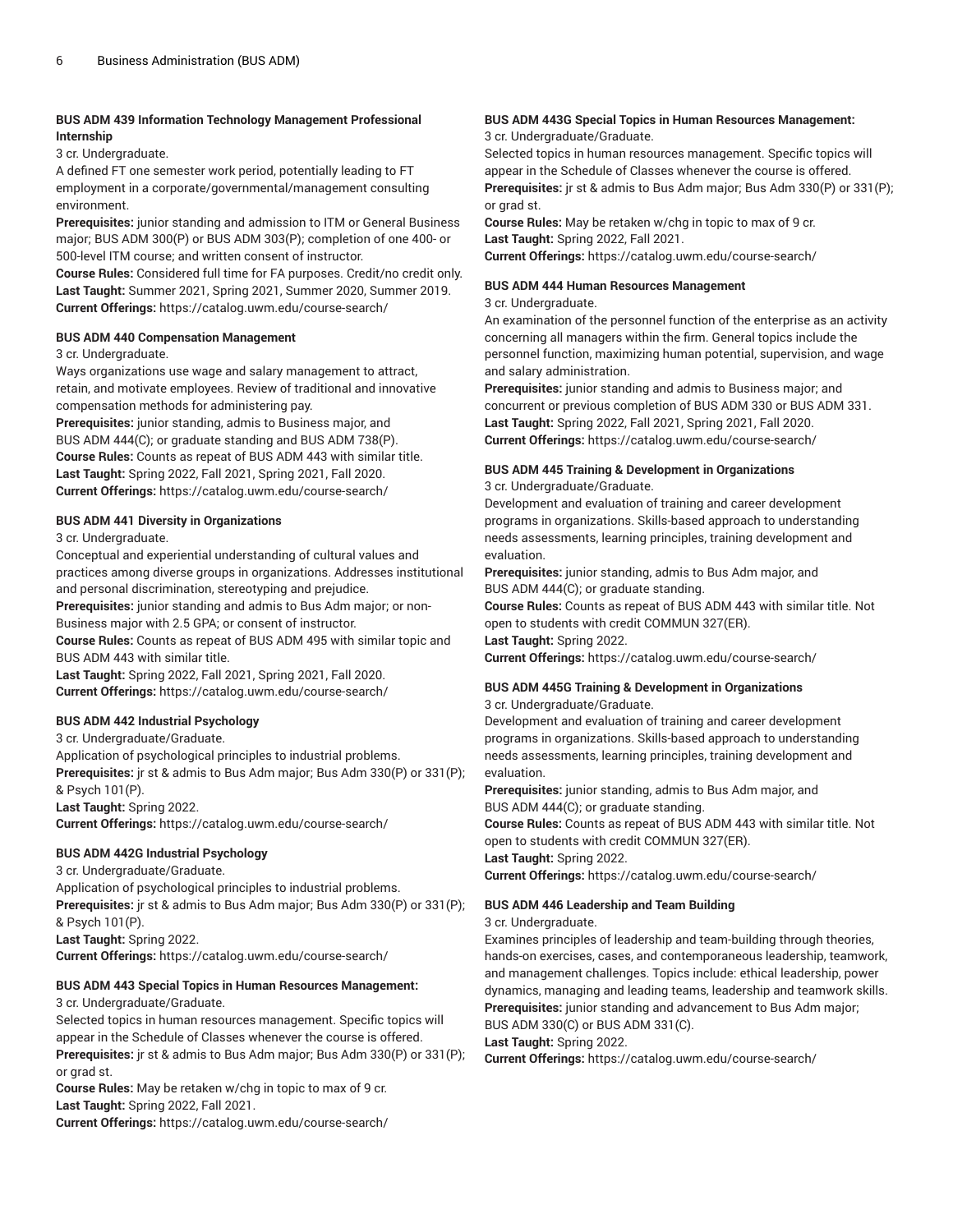#### **BUS ADM 447 Entrepreneurship**

#### 3 cr. Undergraduate.

Study of creation, growth/or acquisition of business through entrepreneurial efforts. Nature of entrepreneurship process and organization of growth oriented companies. Topics include methods of financing, venture capital, leveraged buy-outs and acquisitions. **Prerequisites:** jr st; Bus Adm 350(P) or writ cons instr.

**Last Taught:** Spring 2022, Fall 2021, Spring 2021, Fall 2020. **Current Offerings:** <https://catalog.uwm.edu/course-search/>

#### **BUS ADM 448 Staffing Human Resources**

#### 3 cr. Undergraduate.

Planning, recruiting, selection, and hiring functions in organizations within the context of its legal environment. Includes application of spreadsheet and data analysis.

**Prerequisites:** junior standing, admis to Business major and BUS ADM 444(C); or graduate standing and BUS ADM 738(P). **Course Rules:** Counts as repeat of BUS ADM 443 with similar title. **Last Taught:** Spring 2022, Fall 2021, Spring 2021, Fall 2020. **Current Offerings:** <https://catalog.uwm.edu/course-search/>

#### **BUS ADM 449 Human Resources Management Professional Internship** 3 cr. Undergraduate.

A defined FT work period, minimum 10 weeks, potentially leading to FT employment in a corporate/governmental/management consulting environment.

**Prerequisites:** junior standing and admission to HRM or General Business major; BUS ADM 300(P) or BUS ADM 303(P); completion of at least one 400-level course in the HRM major; and written consent of instructor. **Course Rules:** Considered full time for FA purposes. Credit/no credit only. **Last Taught:** Summer 2020, Summer 2019, Summer 2018, Spring 2018. **Current Offerings:** <https://catalog.uwm.edu/course-search/>

#### **BUS ADM 450 Intermediate Finance**

#### 3 cr. Undergraduate.

Theories of valuation, corporate governance, and capital structure. Other topics explored such as dividend policy, financing methods, corporate and financial restructurings, and global financial management.

**Prerequisites:** jr st & admis to Bus Adm major; a grade of C or better in Bus Adm 350(P) or 351(P); or an Accounting major with grade of B or better in Bus Adm 301(P).

**Last Taught:** Spring 2022, Fall 2021, Summer 2021, Spring 2021. **Current Offerings:** <https://catalog.uwm.edu/course-search/>

#### **BUS ADM 451 Investment Finance**

#### 3 cr. Undergraduate.

A study of the financial system and institutions and the primary forces, which affect this system within which firms operate. Emphasis is on the instruments and interactions in the money and capital markets, and on analysis of firms for purposes and valuation of bonds and stocks for portfolio management.

**Prerequisites:** jr st & admis to Bus Adm major; Bus Adm 450(C). **Last Taught:** Spring 2022, Fall 2021, Spring 2021, Fall 2020. **Current Offerings:** <https://catalog.uwm.edu/course-search/>

#### **BUS ADM 452 Applied Portfolio Management**

#### 3 cr. Undergraduate.

Study institutional setting, legal framework, portfolio strategies, and innovations in investment markets. Explore securities valuation, risk management, behavioral study, and prospects of market developments. **Prerequisites:** jr st; admis to Bus Adm major; Bus Adm 451(P). **Last Taught:** Spring 2022, Fall 2021, Spring 2021, Fall 2020. **Current Offerings:** <https://catalog.uwm.edu/course-search/>

#### **BUS ADM 453 Corporate Finance Seminar**

#### 3 cr. Undergraduate.

Integration of financial operations with other operations of a business unit, including working capital management, financial planning and financial control.

**Prerequisites:** jr st & admis to Bus Adm major; Bus Adm 450(P). **Last Taught:** Spring 2022, Fall 2021, Spring 2021, Fall 2020. **Current Offerings:** <https://catalog.uwm.edu/course-search/>

#### **BUS ADM 454 Analysis of Options and Futures**

3 cr. Undergraduate.

Valuate interest rate, equity, and stock index futures and options. Develop strategies using these instruments in hedging interest rate and equity portfolio risk.

**Prerequisites:** jr st & admis to Bus Adm major; Bus Adm 451(P). **Last Taught:** Spring 2022, Fall 2021, Spring 2021, Fall 2020. **Current Offerings:** <https://catalog.uwm.edu/course-search/>

#### **BUS ADM 455 Financial Institutions**

3 cr. Undergraduate.

Financial intermediation by banks and other financial institutions. Financial instruments and the markets where they trade. Term structure of interest rates and monetary issues.

**Prerequisites:** jr st & admis to Bus Adm major; a grade of C or better in Bus Adm 350(P) or 351(P); or an Accounting major with grade of B or better in Bus Adm 301(P).

**Last Taught:** Spring 2022, Fall 2021, Summer 2021, Spring 2021. **Current Offerings:** <https://catalog.uwm.edu/course-search/>

#### **BUS ADM 456 International Financial Management**

3 cr. Undergraduate.

Introduction to international financial markets, exchange rate determination theory, concepts/measurement of foreign risk exposure, financial instruments to hedge exchange risk, and financing multinational enterprises.

**Prerequisites:** jr st & admis to Bus Adm major; a grade of C or better in Bus Adm 350(P) or 351(P); or an Accounting major with grade of B or better in Bus Adm 301(P).

**Last Taught:** Spring 2022, Fall 2021, Summer 2021, Spring 2021. **Current Offerings:** <https://catalog.uwm.edu/course-search/>

#### **BUS ADM 457 Financial Modeling**

3 cr. Undergraduate.

Development and application of computer-based financial models. Models from corporate finance and investments use Microsoft Excel and Visual Basic for Applications (VBA).

**Prerequisites:** jr st & admis to Bus Adm major; Bus Adm 450(P) & 451(P). **Last Taught:** Spring 2022, Fall 2021, Spring 2021, Fall 2020. **Current Offerings:** <https://catalog.uwm.edu/course-search/>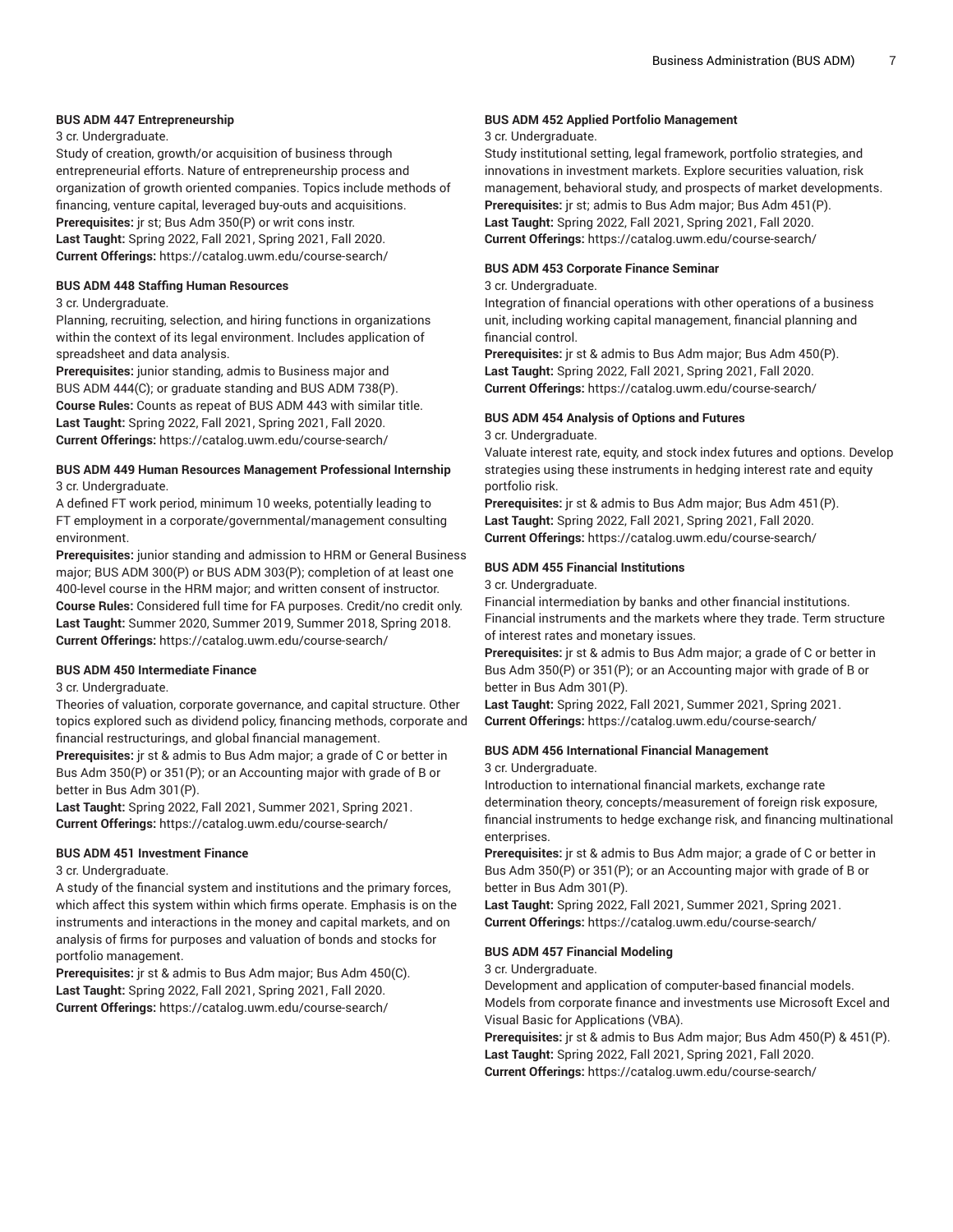#### **BUS ADM 458 Venture Finance**

#### 3 cr. Undergraduate.

Corporate financial perspectives. Key institutional features of venture finance. Assess financial need, value of and claims on new ventures. Analyze contracts between entrepreneurs and outside vendors. **Prerequisites:** jr st & admis to Bus Adm major; Bus Adm 450(P). **Last Taught:** Spring 2022, Fall 2021, Spring 2021, Fall 2020. **Current Offerings:** <https://catalog.uwm.edu/course-search/>

#### **BUS ADM 459 Finance Professional Internship**

#### 3 cr. Undergraduate.

A defined FT work period, minimum 10 weeks, potentially leading to FT employment in a corporate/governmental/management consulting environment.

**Prerequisites:** junior standing and admission to Finance or General Business major; BUS ADM 300(P) or BUS ADM 303(P); completion of at least one 400- or 500-level course in finance major; and written consent of instructor.

**Course Rules:** Considered full time for FA purposes. Credit/no credit only. **Last Taught:** Spring 2022, Summer 2021, Spring 2021, Summer 2020. **Current Offerings:** <https://catalog.uwm.edu/course-search/>

#### **BUS ADM 460 Retail Management**

#### 3 cr. Undergraduate.

Principles of retail management including merchandising, product design and development, sales, store management, distribution and inventory management, public relations and advertising.

**Prerequisites:** jr st & admis to Bus Adm major; Bus Adm 360(P) or 361(P). **Course Rules:** Counts as repeat of Bus Adm 467 with similar topic. **Last Taught:** Spring 2022, Fall 2021, Summer 2021, Spring 2021. **Current Offerings:** <https://catalog.uwm.edu/course-search/>

#### **BUS ADM 461 Consumer Behavior**

#### 3 cr. Undergraduate.

Interdisciplinary approach to study of buying behavior of consumers, with emphasis on implications for marketing of theory and findings from the behavioral sciences.

**Prerequisites:** junior standing & admis to Bus Adm major; BUS ADM 360(C) or BUS ADM 361(C).

**Last Taught:** Spring 2022, Fall 2021, Summer 2021, Spring 2021. **Current Offerings:** <https://catalog.uwm.edu/course-search/>

#### **BUS ADM 462 Marketing Research**

#### 3 cr. Undergraduate.

Research process as an aid to decision-making in marketing management. Attention is given to planning research and the gathering, analysis, and interpretation of information.

**Prerequisites:** jr st & admis to Bus Adm major; Bus Adm 210(P) or 211(P); & 360(P) or 361(P).

**Last Taught:** Spring 2022, Fall 2021, Summer 2021, Spring 2021. **Current Offerings:** <https://catalog.uwm.edu/course-search/>

#### **BUS ADM 463 Marketing Management**

#### 3 cr. Undergraduate.

Development and implementation of marketing plans. Strategic decisionmaking and organizational issues pertinent to target markets, advertising, personal selling, channels, pricing, and product development.

**Prerequisites:** jr st & admis to Bus Adm major; Bus Adm 461(P) & 462(P). **Last Taught:** Spring 2022, Fall 2021, Summer 2021, Spring 2021.

**Current Offerings:** <https://catalog.uwm.edu/course-search/>

#### **BUS ADM 464 Management of Promotion**

#### 3 cr. Undergraduate.

Theory and concepts in developing and implementing communications strategies. Analysis of psychological, social and economic variables affecting promotion decisions.

**Prerequisites:** jr st & admis to Bus Adm major; Bus Adm 461(P). **Last Taught:** Spring 2022, Fall 2021, Spring 2021, Fall 2020. **Current Offerings:** <https://catalog.uwm.edu/course-search/>

#### **BUS ADM 465 International Marketing**

#### 3 cr. Undergraduate.

Focus is on the environment and on the modifications of marketing thinking and practices, occasioned by differences in economic, social and cultural settings of countries.

**Prerequisites:** jr st & admis to Bus Adm major; Bus Adm 360(P) or 361(P). **Last Taught:** Spring 2022, Fall 2021, Summer 2021, Spring 2021. **Current Offerings:** <https://catalog.uwm.edu/course-search/>

#### **BUS ADM 466 Business to Business Sales and Marketing**

#### 3 cr. Undergraduate.

Development, pricing, promotion and distribution of business productions and services targeted at organizational buyers. Special focus on business sales processes and effective personal selling strategies.

**Prerequisites:** jr st & admis to Bus Adm major; Bus Adm 360(P) or 361(P). **Last Taught:** Spring 2022, Fall 2021, Summer 2021, Spring 2021. **Current Offerings:** <https://catalog.uwm.edu/course-search/>

#### **BUS ADM 467 Marketing Seminar:**

#### 3 cr. Undergraduate.

In-depth focus on specialized topics in marketing such as business-tobusiness sales and marketing, database and interactive marketing, and international marketing research and strategies.

**Prerequisites:** jr st & admis to Bus Adm major; Bus Adm 360(P) or 361(P). **Course Rules:** May be retaken w/chg in topic to max of 9 cr. **Last Taught:** Spring 2022, Fall 2021, Spring 2021, Fall 2020. **Current Offerings:** <https://catalog.uwm.edu/course-search/>

#### **BUS ADM 468 Internet Marketing**

#### 3 cr. Undergraduate.

Introduction to the principles of internet marketing, types of products that can be marketed online, communication and pricing strategies, customization, channel conflict resolution. Hands-on project required. **Prerequisites:** jr st & admis to Bus Adm major; Bus Adm 461(P) or 462(P). **Last Taught:** Spring 2022, Fall 2021, Spring 2021, Fall 2020. **Current Offerings:** <https://catalog.uwm.edu/course-search/>

#### **BUS ADM 469 Marketing Professional Internship**

#### 3 cr. Undergraduate.

A defined FT work period, minimum 10 weeks, potentially leading to FT employment in corporate/governmental/management consulting environment.

**Prerequisites:** junior standing and admission to Marketing or General Business major; BUS ADM 300(P) or BUS ADM 303(P); completion of at least one 400-level course in the marketing major; and written consent of instructor.

**Course Rules:** Considered full time for FA purposes. Credit/no credit only. **Last Taught:** Spring 2022, Summer 2021, Spring 2021, Summer 2019. **Current Offerings:** <https://catalog.uwm.edu/course-search/>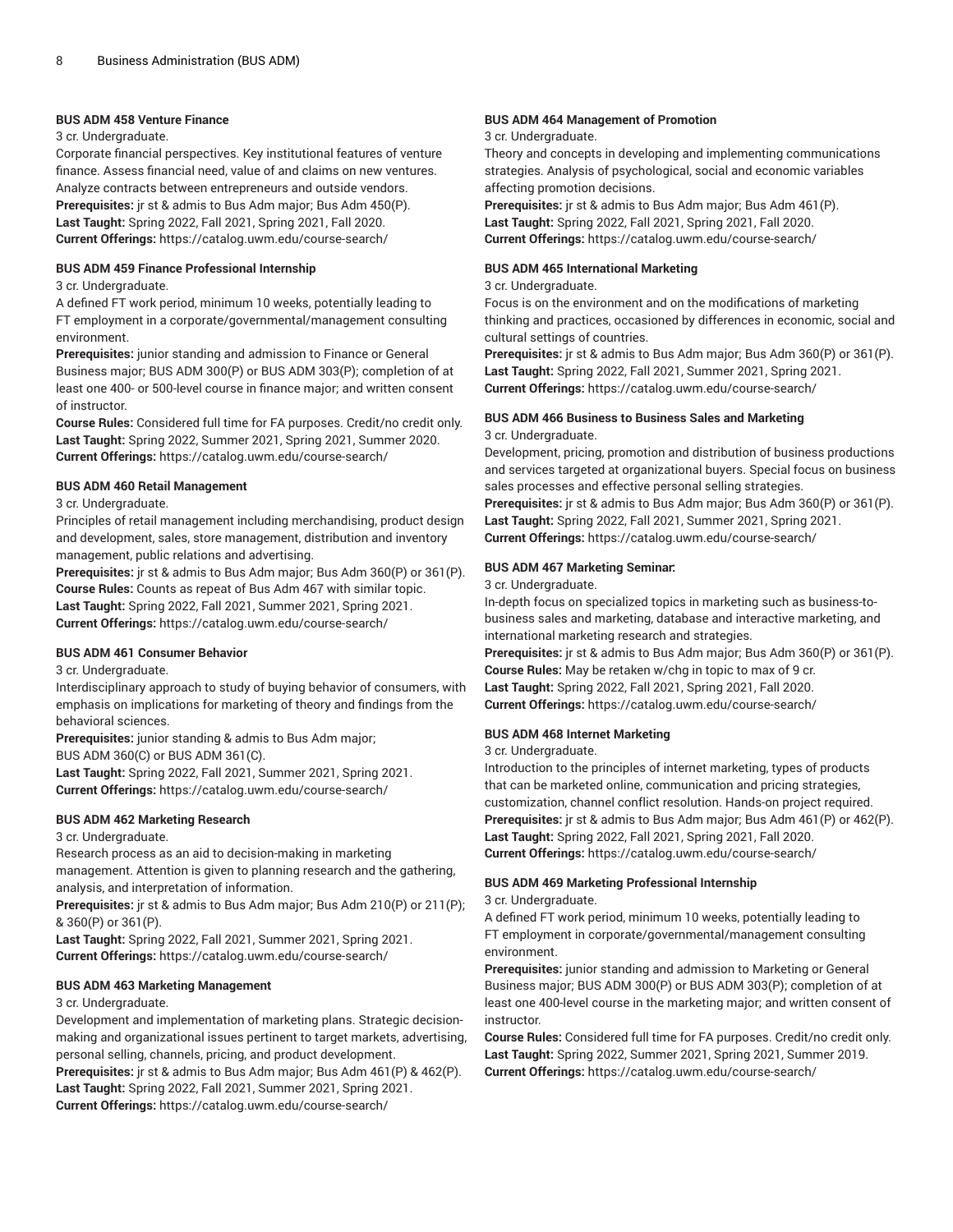#### **BUS ADM 472 Special Topics in Supply Chain and Operations Management:**

3 cr. Undergraduate.

Selected contemporary topics and issues confronting supply chain and operations managers.

**Prerequisites:** jr st & admis to Bus Adm major; Bus Adm 370(P) or 371(P). **Course Rules:** May be retaken w/chg in topic to max of 9 cr. **Last Taught:** Spring 2022, Spring 2021, Spring 2020, Fall 2019. **Current Offerings:** <https://catalog.uwm.edu/course-search/>

#### **BUS ADM 475 Operations Planning and Control**

3 cr. Undergraduate.

Detailed focus on planning and controlling operations of a service or manufacturing operation. Topics include requirements planning and scheduling.

**Prerequisites:** jr st & admis to Bus Adm major; Bus Adm 370(P) or 371(P). **Last Taught:** Spring 2022, Fall 2021, Spring 2021, Fall 2020. **Current Offerings:** <https://catalog.uwm.edu/course-search/>

#### **BUS ADM 476 Logistics and Transportation Management**

#### 3 cr. Undergraduate.

Logistics and transportation themes including warehousing, third party logistics.

**Prerequisites:** jr st & admis to Bus Adm major; Bus Adm 370(P) or 371(P). **Course Rules:** Counts as repeat of Bus Adm 472 with similar topic. **Last Taught:** Spring 2022, Fall 2021, Summer 2021, Spring 2021. **Current Offerings:** <https://catalog.uwm.edu/course-search/>

#### **BUS ADM 477 Purchasing and Supply Management**

3 cr. Undergraduate.

Domestic and global aspects of the purchasing function in an organization.

**Prerequisites:** jr st & admis to Bus Adm major; Bus Adm 370(P) or 371(P). **Course Rules:** Counts as repeat of Bus Adm 472 with similar topic. **Last Taught:** Spring 2022, Fall 2021, Summer 2021, Spring 2021. **Current Offerings:** <https://catalog.uwm.edu/course-search/>

#### **BUS ADM 478 Supply Chain Analytics**

3 cr. Undergraduate.

Topics include linear and nonlinear optimization, network modeling, decision making under uncertainty, time series forecasting, and simulation modeling.

**Prerequisites:** jr st & admis to Bus Adm major; Bus Adm 370(P) or 371(P). **Last Taught:** Spring 2022, Fall 2021, Spring 2021, Fall 2020. **Current Offerings:** <https://catalog.uwm.edu/course-search/>

#### **BUS ADM 479 Supply Chain & Operations Management Professional Internship**

#### 3 cr. Undergraduate.

Defined FT work period, minimum 10 weeks, potentially leading to FT employment in a corporate/governmental/management consulting environment.

**Prerequisites:** junior standing and admission to SCOM or General Business major; BUS ADM 300(P) or BUS ADM 303(P); completion of at least one 400- or 500-level SCOM course; and written consent of instructor.

**Course Rules:** Considered full time for FA purposes. Cr/no cr only. **Last Taught:** Spring 2022, Summer 2021, Fall 2020, Spring 2020. **Current Offerings:** <https://catalog.uwm.edu/course-search/>

#### **BUS ADM 481 Real Estate Finance**

3 cr. Undergraduate/Graduate.

Mechanism of real estate finance, sources of funds, loan contracts, principles of mortgage risk analysis, and the role of government agencies; real estate investment analysis.

**Prerequisites:** jr st & admis to Bus Adm major; Bus Adm 380(P). **Last Taught:** Spring 2022, Fall 2021. **Current Offerings:** <https://catalog.uwm.edu/course-search/>

#### **BUS ADM 481G Real Estate Finance**

#### 3 cr. Undergraduate/Graduate.

Mechanism of real estate finance, sources of funds, loan contracts, principles of mortgage risk analysis, and the role of government agencies; real estate investment analysis.

**Prerequisites:** jr st & admis to Bus Adm major; Bus Adm 380(P).

**Last Taught:** Spring 2022, Fall 2021.

**Current Offerings:** <https://catalog.uwm.edu/course-search/>

#### **BUS ADM 482 Valuation of Real Estate**

3 cr. Undergraduate/Graduate.

Economic theories of value applied to real estate; valuation as a guide to business decisions; real estate market which affects value; valuation methods, analysis of evidence of value; appraising residential and income properties.

**Prerequisites:** jr st & admis to Bus Adm major; Bus Adm 380(P). **Last Taught:** Spring 2022, Spring 2021.

**Current Offerings:** <https://catalog.uwm.edu/course-search/>

#### **BUS ADM 482G Valuation of Real Estate**

3 cr. Undergraduate/Graduate.

Economic theories of value applied to real estate; valuation as a guide to business decisions; real estate market which affects value; valuation methods, analysis of evidence of value; appraising residential and income properties.

**Prerequisites:** jr st & admis to Bus Adm major; Bus Adm 380(P). **Last Taught:** Spring 2022, Spring 2021.

**Current Offerings:** <https://catalog.uwm.edu/course-search/>

### **BUS ADM 483 Property Development and Management**

3 cr. Undergraduate/Graduate.

Analysis of real estate development; consideration of site selections, market analysis, financing, design, and construction in connection with subdividing residential community development and shopping centers. **Prerequisites:** jr st & admis to Bus Adm major; Bus Adm 481(P) or grad st. **Last Taught:** Spring 2022, Spring 2021.

**Current Offerings:** <https://catalog.uwm.edu/course-search/>

# **BUS ADM 483G Property Development and Management**

3 cr. Undergraduate/Graduate.

Analysis of real estate development; consideration of site selections, market analysis, financing, design, and construction in connection with subdividing residential community development and shopping centers. **Prerequisites:** jr st & admis to Bus Adm major; Bus Adm 481(P) or grad st. **Last Taught:** Spring 2022, Spring 2021.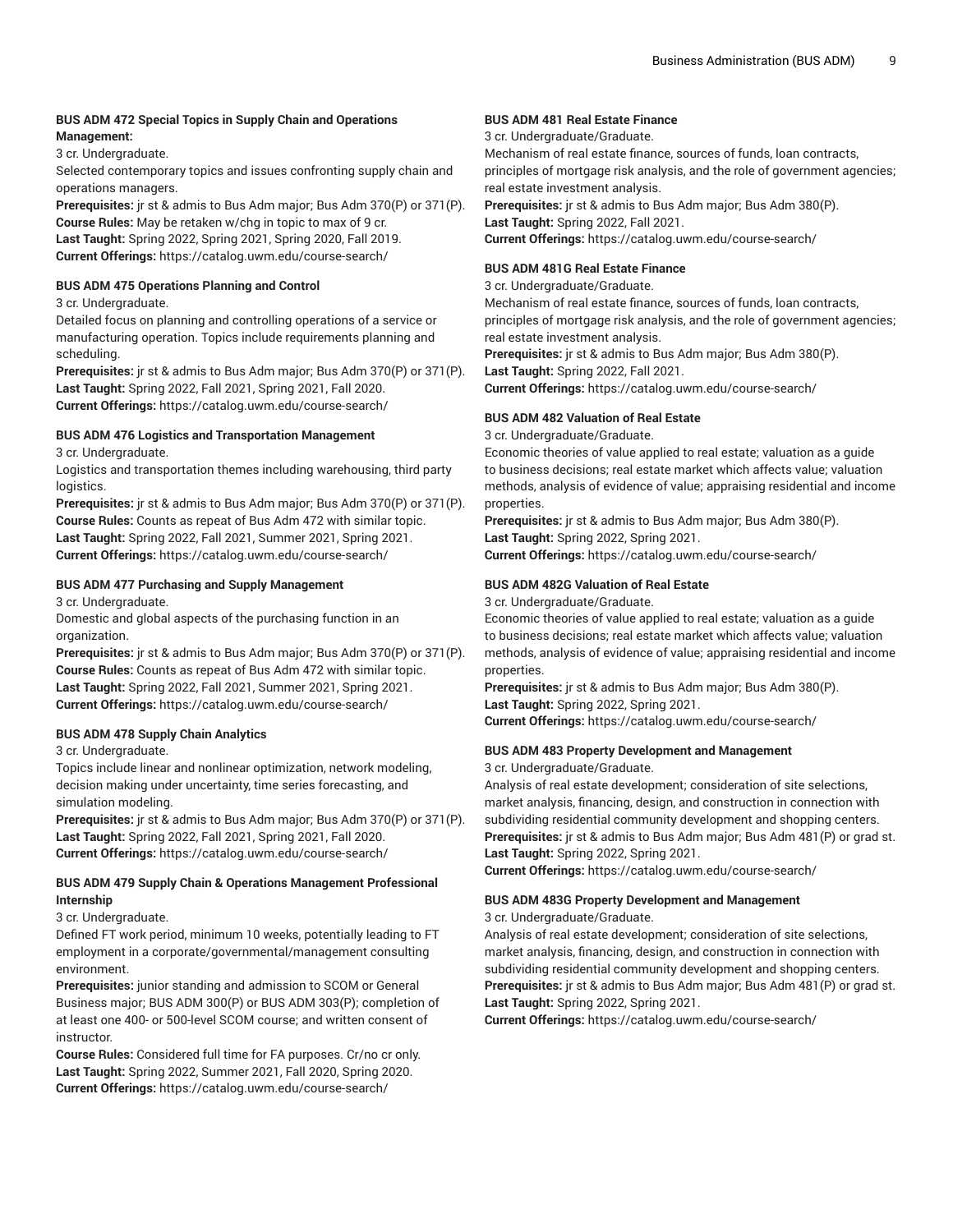#### **BUS ADM 484 Real Estate Law**

#### 3 cr. Undergraduate.

Advanced application of business law concepts related to real estate transactions and developments; landlord/tenant law; analysis of legal concerns unique to real estate industry.

**Prerequisites:** jr st & admis to Bus Adm major; Bus Adm 391(P). **Last Taught:** Spring 2022, Spring 2021, Spring 2020, Spring 2019. **Current Offerings:** <https://catalog.uwm.edu/course-search/>

#### **BUS ADM 485 Environmental Issues in Real Estate**

#### 3 cr. Undergraduate.

Survey course dealing with the impact of governmental environmental regulations on lender and developer liability. Topics include Phase 1 reporting, legal considerations, remediation, and wetland impacts. **Prerequisites:** jr st & admis to Bus Adm major; Bus Adm 380(P). **Last Taught:** Fall 2018, Fall 2017, Fall 2016, Fall 2015. **Current Offerings:** <https://catalog.uwm.edu/course-search/>

#### **BUS ADM 490 Entrepreneur Internship**

3 cr. Undergraduate.

A defined work period in an entrepreneurial capacity in a corporate, governmental, or management consulting environment.

**Prerequisites:** jr st & admis to Bus Adm major; Bus Adm 447(P) or completion of at least one 400-level course in student's major; writ cons instr instr.

**Course Rules:** Credit/no credit only.

**Last Taught:** Spring 2022, Fall 2021, Spring 2021, Spring 2020. **Current Offerings:** <https://catalog.uwm.edu/course-search/>

#### **BUS ADM 491 Legal Issues for Entrepreneurs**

3 cr. Undergraduate.

Legal issues confronting entrepreneurs including the areas of ethics, forms of business organization, sales contracts, employment, property and business succession.

**Prerequisites:** jr st & admis to Bus Adm major; Bus Adm 391(P). **Course Rules:** Not open for credit to Business Scholars who completed Bus Adm 493 with similar topic. Not open for credit to Accounting majors. **Last Taught:** Fall 2014, Fall 2004, Fall 2003, Summer 2003. **Current Offerings:** <https://catalog.uwm.edu/course-search/>

#### **BUS ADM 492 Business Modeling of New Ventures**

3 cr. Undergraduate.

Key elements in developing an effective business model; new venture ideas and strategies; the owner manager; management succession. **Prerequisites:** jr st & admis to Bus Adm major; Bus Adm 292(P) or Bus Adm 447(P).

**Last Taught:** Spring 2022, Spring 2021, Fall 2019, Spring 2019. **Current Offerings:** <https://catalog.uwm.edu/course-search/>

#### **BUS ADM 493 Business Scholars: Seminar in Business:**

3 cr. Undergraduate.

Current topics and issues in contemporary business theory and management practice, focusing on in-depth study, critical analysis, research and application across functional areas. Specific topics and additional prerequisites announced in Timetable whenever course is offered.

**Prerequisites:** jr st; admis to Business Scholars Prog. **Course Rules:** May be retaken w/chg in topic to a 9 cr max. **Last Taught:** Fall 2021, Spring 2021, Fall 2020, Spring 2020. **Current Offerings:** <https://catalog.uwm.edu/course-search/>

#### **BUS ADM 494 International Business Internship**

#### 3 cr. Undergraduate.

A supervised international management-related and cross-cultural experience with a for-profit or non-profit organization outside the U.S. Project and organizational evaluation required.

**Prerequisites:** jr st & admis to Bus Adm major; BUS ADM 330(P) or BUS ADM 331(P); BUS ADM 301(P), BUS ADM 350(P), or BUS ADM 351(P); and BUS ADM 360(P) or BUS ADM 361(P); writ cons instr.

**Course Rules:** Considered full time for FA purposes. Credit/no credit only. **Last Taught:** Summer 2019, Spring 2016, Summer 2015, Summer 2012. **Current Offerings:** <https://catalog.uwm.edu/course-search/>

#### **BUS ADM 495 Special Topics in Business:**

#### 1-3 cr. Undergraduate.

Current topics and issues related to specific management areas of business. Specific topics and additional prerequisites announced in Schedule of Classes whenever course is offered.

**Prerequisites:** jr st.

**Course Rules:** May be retaken w/chg in topic to max of 9 cr. **Last Taught:** Spring 2020, Spring 2019, Fall 2018, Fall 2017. **Current Offerings:** <https://catalog.uwm.edu/course-search/>

#### **BUS ADM 496 International Business**

3 cr. Undergraduate.

The study of major factors specific to the conduct of business in international markets; focuses on the integration of marketing, finance, production, and other management functions into the world business, cultural, social, and political environments.

**Prerequisites:** jr st & admis to Bus Adm major; Bus Adm 330(P) or 331(P); Bus Adm 301(P) or 350(P) or 351(P); Bus Adm 360(P) or 361(P). **Last Taught:** Spring 2022, UWinteriM 2022, Fall 2021, Summer 2021. **Current Offerings:** <https://catalog.uwm.edu/course-search/>

#### **BUS ADM 497 Study Abroad:**

1-12 cr. Undergraduate/Graduate.

Designed to enroll students in UWM sponsored program before course work levels, content, and credits are determined and/or in specially prepared program course work.

**Prerequisites:** jr st; acceptance for Study Abroad Prog.

**Course Rules:** May be retaken w/chg in topic.

**Last Taught:** UWinteriM 2022, Fall 2021.

**Current Offerings:** <https://catalog.uwm.edu/course-search/>

#### **BUS ADM 497G Study Abroad:**

1-12 cr. Undergraduate/Graduate.

Designed to enroll students in UWM sponsored program before course work levels, content, and credits are determined and/or in specially prepared program course work.

**Prerequisites:** jr st; acceptance for Study Abroad Prog.

**Course Rules:** May be retaken w/chg in topic.

**Last Taught:** UWinteriM 2022, Fall 2021.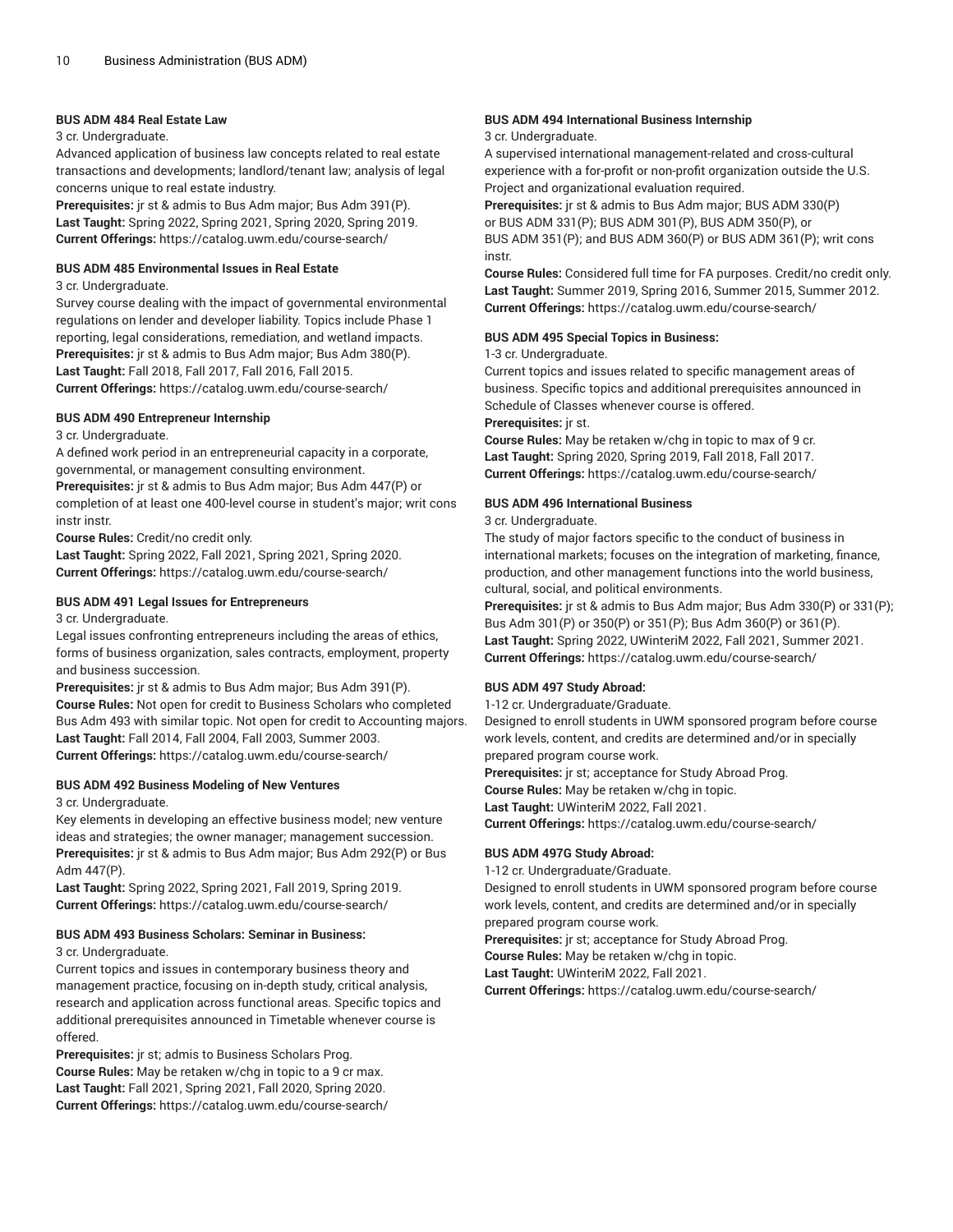#### **BUS ADM 498 Study Abroad: Business Topics:**

3 cr. Undergraduate.

Immersion (including instruction at an international university) in the economic, cultural, and business practices of selected countries.

**Prerequisites:** jr st; acceptance in Study Abroad Prog. **Course Rules:** May be retaken w/chg in topic to max of 6 cr.

**Last Taught:** Spring 2022, UWinteriM 2020, Summer 2019, UWinteriM 2019.

**Current Offerings:** <https://catalog.uwm.edu/course-search/>

#### **BUS ADM 499 Research in Industry**

#### 1-3 cr. Undergraduate.

Solution of business problems as jointly developed by the student, the assigned faculty, and the cooperating company. Work will consist of problem solving through the use of university resources and library research.

**Prerequisites:** jr st; cons instr.

**Course Rules:** May be retaken for cr only with prior cons Lubar School of Business.

**Last Taught:** Spring 2022, Fall 2020, Summer 2020, Spring 2019. **Current Offerings:** <https://catalog.uwm.edu/course-search/>

#### **BUS ADM 530 Privacy and Information Security for Business**

3 cr. Undergraduate.

Privacy concerns and safeguards, ethical issues surrounding data and information, information risk analysis, information system vulnerabilities, security threats and countermeasures.

**Prerequisites:** junior standing and advance to Bus Adm major; a grade of C or better in BUS ADM 335(P).

**Last Taught:** Fall 2020, Fall 2019, Fall 2018, Fall 2017.

**Current Offerings:** <https://catalog.uwm.edu/course-search/>

#### **BUS ADM 531 Developing Applications for Interconnected Systems** 3 cr. Undergraduate.

Developing n-tier applications in today's interconnected business environment, including mobile and web-based technologies. **Prerequisites:** junior standing and admis to Bus Adm major; BUS ADM 432(P).

**Last Taught:** Fall 2021, Fall 2017, Fall 2015, Fall 2013. **Current Offerings:** <https://catalog.uwm.edu/course-search/>

#### **BUS ADM 532 Web Development for Open Business Systems** 3 cr. Undergraduate.

Business applications and web development based on platformindependent objective-oriented technologies and database connectivity in creating information systems for eBusiness activities.

**Prerequisites:** jr st & admis to Bus Adm major; Bus Adm 432(P). **Last Taught:** Spring 2022, Spring 2021, Spring 2020, Spring 2019. **Current Offerings:** <https://catalog.uwm.edu/course-search/>

#### **BUS ADM 533 Introduction to Connected Systems for Business** 3 cr. Undergraduate.

Familiarize students with new infrastructure developments in connected systems, such as cloud computing and Internet of Things, as well as their managerial and business applications.

**Prerequisites:** junior standing and advance to Bus Adm major; a grade of C or better in BUS ADM 335(P).

**Last Taught:** Spring 2021, Spring 2020, Spring 2019, Summer 2018. **Current Offerings:** <https://catalog.uwm.edu/course-search/>

#### **BUS ADM 534 Information Technology Practicum**

3 cr. Undergraduate.

Student-teams will work on a real-world IT project and present the completed project to the company's stakeholders. **Prerequisites:** junior standing and admis to Bus Adm major; BUS ADM 335(P).

**Course Rules:** Credit/no credit only.

**Last Taught:** Spring 2011.

**Current Offerings:** <https://catalog.uwm.edu/course-search/>

### **BUS ADM 535 Global Information Technology Management**

3 cr. Undergraduate.

Management issues surrounding the effective deployment of information systems in different regions of the world.

**Prerequisites:** jr st & admis to Bus Adm Major; a grade of C or better in Bus Adm 230(P) or 231(P).

**Last Taught:** Spring 2022, Fall 2021, Summer 2021, Spring 2021. **Current Offerings:** <https://catalog.uwm.edu/course-search/>

#### **BUS ADM 536 Business Intelligence**

3 cr. Undergraduate.

Introduction to business intelligence, with a focus on data warehousing and data mining. This course uses SAP Business Information Warehouse software.

**Prerequisites:** jr st & admis to Bus Adm major; a grade of C or better in Bus Adm 335(P) or 336(P).

**Last Taught:** Spring 2022, Fall 2021, Spring 2021, Fall 2020. **Current Offerings:** <https://catalog.uwm.edu/course-search/>

#### **BUS ADM 537 Enterprise Systems Concepts and Issues**

3 cr. Undergraduate.

Advanced concepts in ERP and integrated nature of business processes, and all major components of SAP R/3 and NetWeaver tools. **Prerequisites:** jr st & admis to Bus Adm major; grade of C or better in Bus Adm 335(P) or 336(P).

**Last Taught:** Fall 2021, Fall 2020, Fall 2019, Fall 2018. **Current Offerings:** <https://catalog.uwm.edu/course-search/>

#### **BUS ADM 538 Business Process Integration**

3 cr. Undergraduate.

Business process integration configuration of a hypothetical company using SAP R/3. Create organizational structure, master data and business rules for buying and selling products and tracking processes. **Prerequisites:** jr st & admis to Bus Adm major; Bus Adm 537(P). **Last Taught:** Spring 2022, Spring 2021, Spring 2020, Spring 2019. **Current Offerings:** <https://catalog.uwm.edu/course-search/>

#### **BUS ADM 539 Web Application Server Development** 3 cr. Undergraduate.

Developing web-based applications in the SAP ERP ecosystem. **Prerequisites:** junior standing and admis to Bus Adm major; grade of C or better in BUS ADM 335(P) or BUS ADM 336(P). **Last Taught:** Fall 2021, Fall 2020, Fall 2019, Fall 2018. **Current Offerings:** <https://catalog.uwm.edu/course-search/>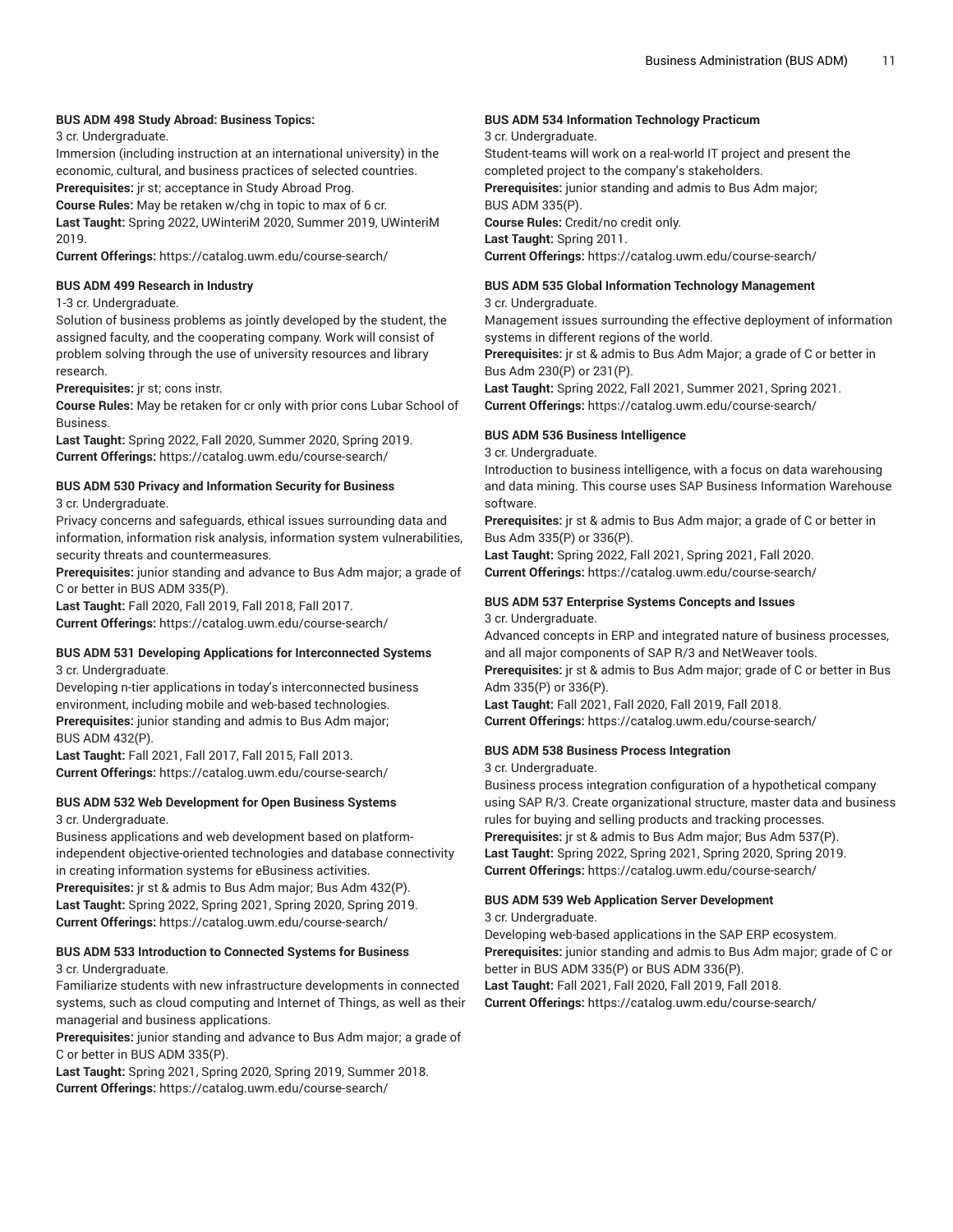#### **BUS ADM 540 ERP Certification**

#### 3 cr. Undergraduate.

This course is designed to prepare students for taking the SAP Certified Application Associate Exam - the global baseline certification standard for SAP University Alliances Program.

**Prerequisites:** junior standing and admis to Bus Adm major; BUS ADM 536(P), BUS ADM 537(P), and BUS ADM 538(P). **Last Taught:** Summer 2021, Summer 2020, Summer 2019, Summer 2018.

**Current Offerings:** <https://catalog.uwm.edu/course-search/>

#### **BUS ADM 541 Cross-Cultural Management**

#### 3 cr. Undergraduate.

Business cultures around the world; the impact of cultural differences in international management and negotiations.

**Prerequisites:** jr st; BUS ADM 330(P); admis to Bus Adm major or declared Global Studies program.

**Course Rules:** BUS ADM 541 & GLOBAL 541 are jointly offered; they count as repeats of one another.

**Last Taught:** Spring 2022, Fall 2021, Spring 2021, Fall 2020. **Current Offerings:** <https://catalog.uwm.edu/course-search/>

#### **BUS ADM 542 Introduction to Technology Entrepreneurship**

3 cr. Undergraduate.

Introductory concepts related to technology entrepreneurship including opportunity identification, analysis and new venture planning. Prepares students to recognize and pursue viable technology-based entrepreneurial opportunities.

**Prerequisites:** jr st & admis to Tech Entrep Cert program or admis to business or engineering major.

**Course Rules:** Counts as repeat of Bus Adm 495 or MechEng 490 with same topic. Jointly offered with & counts as repeat of MechEng 542. **Last Taught:** Fall 2015, Fall 2014.

**Current Offerings:** <https://catalog.uwm.edu/course-search/>

#### **BUS ADM 543 Introduction to Technology Management and Innovation** 3 cr. Undergraduate.

Introductory concepts related to technology management and technological innovation. Prepares students to evaluate and plan technology commercialization projects.

**Prerequisites:** jr st & admis to Tech Entrep Cert program or admis to business or engineering major.

**Course Rules:** Counts as a repeat of Bus Adm 495 with same topic. Jointly offered with & counts as repeat of MechEng 543. **Last Taught:** Fall 2015, Fall 2014.

**Current Offerings:** <https://catalog.uwm.edu/course-search/>

#### **BUS ADM 544 New Product Development**

3 cr. Undergraduate/Graduate.

Concepts related to product development including product concept development and testing, and product design. Prepares students to work in cross-functional product development teams.

**Prerequisites:** jr st & admis to Tech Entrep Cert program or Bus Adm major or CEAS major; or grad st. & admis to business or engineering program or admis to Tech Entrep Cert program.

**Course Rules:** Counts as repeat of Bus Adm 795 with same topic. Jointly offered with & counts as a repeat of MechEng 544.

**Last Taught:** Spring 2022.

**Current Offerings:** <https://catalog.uwm.edu/course-search/>

#### **BUS ADM 544G New Product Development**

#### 3 cr. Undergraduate/Graduate.

Concepts related to product development including product concept development and testing, and product design. Prepares students to work in cross-functional product development teams.

**Prerequisites:** jr st & admis to Tech Entrep Cert program or Bus Adm major or CEAS major; or grad st. & admis to business or engineering program or admis to Tech Entrep Cert program.

**Course Rules:** Counts as repeat of Bus Adm 795 with same topic. Jointly offered with & counts as a repeat of MechEng 544.

**Last Taught:** Spring 2022.

**Current Offerings:** <https://catalog.uwm.edu/course-search/>

#### **BUS ADM 546 Global Innovation Management**

#### 3 cr. Undergraduate/Graduate.

Concepts related to collaborative innovation in global networks including diverse collaboration models, innovation processes, and capabilities. Prepares students to manage global collaborative innovation projects. **Prerequisites:** jr st & admis to Tech Entrep Cert program or Bus Adm major or CEAS major; or grad st & admis to business or engineering program or admis to Tech Entrep Cert program.

**Course Rules:** Counts as a repeat of Bus Adm 795 with same topic. Jointly offered with & counts as repeat of MechEng 546.

**Last Taught:** Spring 2021.

**Current Offerings:** <https://catalog.uwm.edu/course-search/>

#### **BUS ADM 546G Global Innovation Management**

3 cr. Undergraduate/Graduate.

Concepts related to collaborative innovation in global networks including diverse collaboration models, innovation processes, and capabilities. Prepares students to manage global collaborative innovation projects. **Prerequisites:** jr st & admis to Tech Entrep Cert program or Bus Adm major or CEAS major; or grad st & admis to business or engineering program or admis to Tech Entrep Cert program.

**Course Rules:** Counts as a repeat of Bus Adm 795 with same topic. Jointly offered with & counts as repeat of MechEng 546. **Last Taught:** Spring 2021.

**Current Offerings:** <https://catalog.uwm.edu/course-search/>

#### **BUS ADM 548 Technology Venturing Project**

3 cr. Undergraduate.

A capstone course for students to demonstrate their knowledge and skills related to technology/product commercialization. Prepares students to lead their (or corporate) technology ventures. **Prerequisites:** jr st & admis to Tech Entrep Cert program or admis to business or engineering major; Bus Adm/Mech Eng 542(P). **Course Rules:** Jointly offered with & counts as repeat of MechEng 548. **Current Offerings:** <https://catalog.uwm.edu/course-search/>

#### **BUS ADM 550 Investment Management Practice I**

3 cr. Undergraduate/Graduate.

Introduction to real-time and historic data sets and analytical software available in the David O. Nicholas Applied Finance Lab. Utilize Bloomberg and FactSet. Produce a stock report, including analysis of drivers, financial statements, and valuation.

**Prerequisites:** jr st, admis to Investment Mgmt Cert program, Bus Adm 450(C); or grad st, admis to Investment Mgmt Cert program, Bus Adm 705(C).

**Course Rules:** Considered a repeat of BUS ADM 495 and BUS ADM 795 with similar topic.

**Last Taught:** Fall 2021, Fall 2020.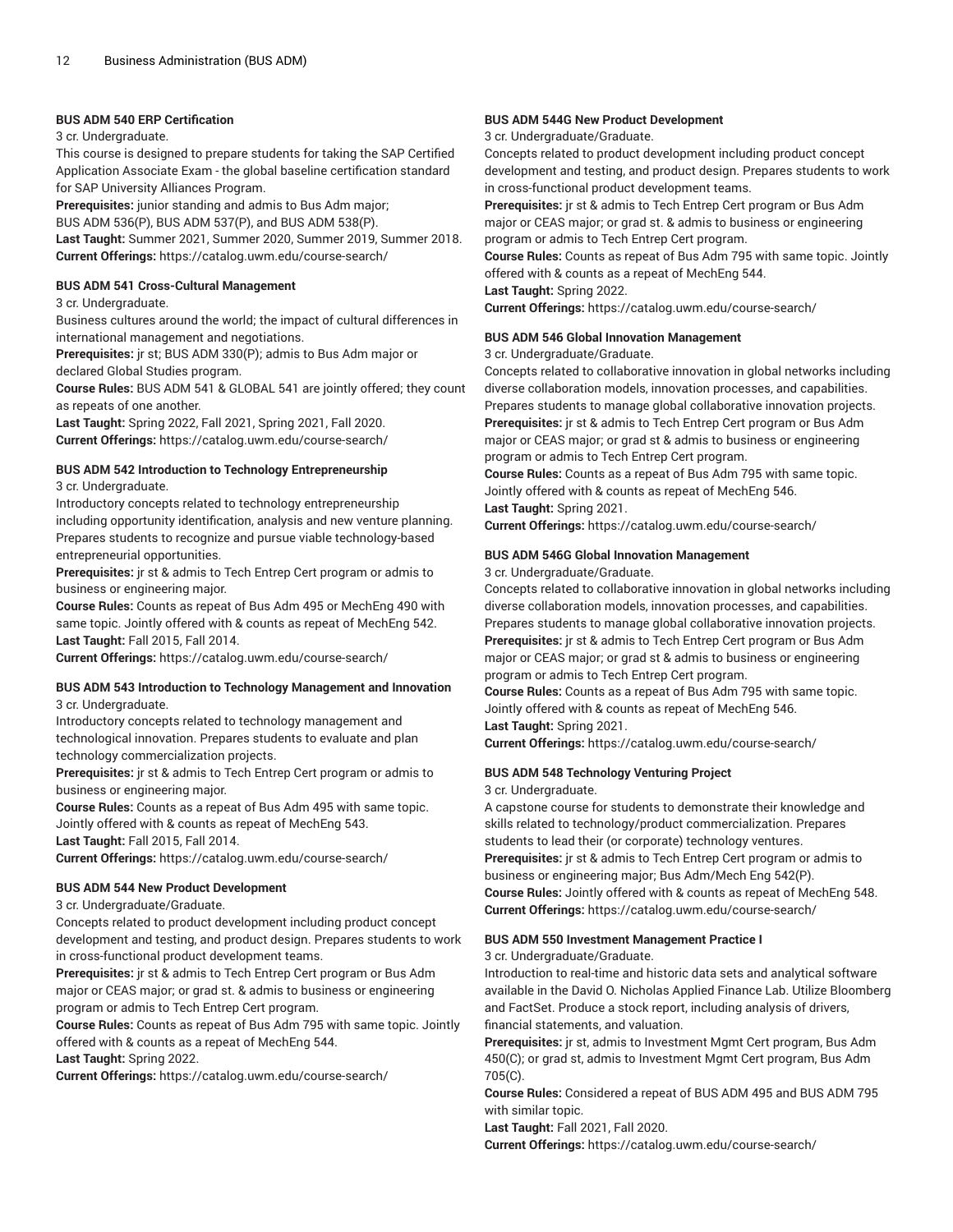#### **BUS ADM 550G Investment Management Practice I**

3 cr. Undergraduate/Graduate.

Introduction to real-time and historic data sets and analytical software available in the David O. Nicholas Applied Finance Lab. Utilize Bloomberg and FactSet. Produce a stock report, including analysis of drivers, financial statements, and valuation.

**Prerequisites:** jr st, admis to Investment Mgmt Cert program, Bus Adm 450(C); or grad st, admis to Investment Mgmt Cert program, Bus Adm 705(C).

**Course Rules:** Considered a repeat of BUS ADM 495 and BUS ADM 795 with similar topic.

**Last Taught:** Fall 2021, Fall 2020.

**Current Offerings:** <https://catalog.uwm.edu/course-search/>

#### **BUS ADM 551 International Investments**

3 cr. Undergraduate.

Introduce institutional arrangements, instruments, and innovations in global investments. Emphasize foreign currency return-risk analysis, risk management, and performance evaluation on international investment portfolios.

**Prerequisites:** jr st; admis to Bus Adm major; & Bus Adm 451(P). **Last Taught:** Spring 2022, Fall 2021, Spring 2021, Fall 2020. **Current Offerings:** <https://catalog.uwm.edu/course-search/>

#### **BUS ADM 552 Investment Management Practice II**

3 cr. Undergraduate/Graduate.

Use of real-time and historic data sets available in the David O. Nicholas Applied Finance Lab such as Bloomberg, FactSet, and other analysis packages to analyze securities and prepare to manage portfolios. **Prerequisites:** jr st, admis to Investment Mgmt Cert program &

BUS ADM 550(P), BUS ADM 301(C) & BUS ADM 451(C); or grad st, admis to Investment Mgmt Cert program & BUS ADM 550(P), BUS ADM 301(C) or BUS ADM 721(C); BUS ADM 771(C).

**Last Taught:** Spring 2022, Spring 2021.

**Current Offerings:** <https://catalog.uwm.edu/course-search/>

#### **BUS ADM 552G Investment Management Practice II**

3 cr. Undergraduate/Graduate.

Use of real-time and historic data sets available in the David O. Nicholas Applied Finance Lab such as Bloomberg, FactSet, and other analysis packages to analyze securities and prepare to manage portfolios. **Prerequisites:** jr st, admis to Investment Mgmt Cert program & BUS ADM 550(P), BUS ADM 301(C) & BUS ADM 451(C); or grad st, admis to Investment Mgmt Cert program & BUS ADM 550(P), BUS ADM 301(C) or BUS ADM 721(C); BUS ADM 771(C).

**Last Taught:** Spring 2022, Spring 2021.

**Current Offerings:** <https://catalog.uwm.edu/course-search/>

#### **BUS ADM 553 Investment Management Practice III**

3 cr. Undergraduate/Graduate.

Students manage investment portfolios utilizing the David O. Nicholas Applied Finance Lab. Topics include securities selection, portfolio positioning, performance and risk analysis, and financial market events. **Prerequisites:** jr st, admis to Investment Mgmt Cert program & Bus Adm 552(P); or grad st, admis to Investment Mgmt Cert program & Bus Adm 552(P).

**Last Taught:** Fall 2021.

**Current Offerings:** <https://catalog.uwm.edu/course-search/>

#### **BUS ADM 553G Investment Management Practice III**

3 cr. Undergraduate/Graduate.

Students manage investment portfolios utilizing the David O. Nicholas Applied Finance Lab. Topics include securities selection, portfolio positioning, performance and risk analysis, and financial market events. **Prerequisites:** jr st, admis to Investment Mgmt Cert program & Bus Adm 552(P); or grad st, admis to Investment Mgmt Cert program & Bus Adm 552(P).

**Last Taught:** Fall 2021.

**Current Offerings:** <https://catalog.uwm.edu/course-search/>

#### **BUS ADM 554 Investment Management Practice IV**

3 cr. Undergraduate/Graduate.

Students manage investment portfolios utilizing the David O. Nicholas Applied Finance Lab. Special topics covered to assist individual future professional development and gain maturity and confidence in real world investment management.

**Prerequisites:** jr st, admis to Investment Mgmt Cert program & Bus Adm 553(P); or grad st, admis to Investment Mgmt Cert program & Bus Adm 553(P).

**Last Taught:** Spring 2022.

**Current Offerings:** <https://catalog.uwm.edu/course-search/>

#### **BUS ADM 554G Investment Management Practice IV**

3 cr. Undergraduate/Graduate.

Students manage investment portfolios utilizing the David O. Nicholas Applied Finance Lab. Special topics covered to assist individual future professional development and gain maturity and confidence in real world investment management.

**Prerequisites:** jr st, admis to Investment Mgmt Cert program & Bus Adm 553(P); or grad st, admis to Investment Mgmt Cert program & Bus Adm 553(P).

**Last Taught:** Spring 2022.

**Current Offerings:** <https://catalog.uwm.edu/course-search/>

#### **BUS ADM 571 Quality and Six Sigma Tools**

3 cr. Undergraduate/Graduate.

Principles and techniques for managing and improving quality in manufacturing and service operations. Topics include lean principles, quality function deployment, FMEA, DOE, others.

**Prerequisites:** junior standing and admis to Bus Adm major; BUS ADM 370(P) or BUS ADM 371(P); or graduate standing. **Last Taught:** Fall 2021, Fall 2019.

**Current Offerings:** <https://catalog.uwm.edu/course-search/>

#### **BUS ADM 571G Quality and Six Sigma Tools**

3 cr. Undergraduate/Graduate.

Principles and techniques for managing and improving quality in manufacturing and service operations. Topics include lean principles, quality function deployment, FMEA, DOE, others.

**Prerequisites:** junior standing and admis to Bus Adm major; BUS ADM 370(P) or BUS ADM 371(P); or graduate standing. **Last Taught:** Fall 2021, Fall 2019.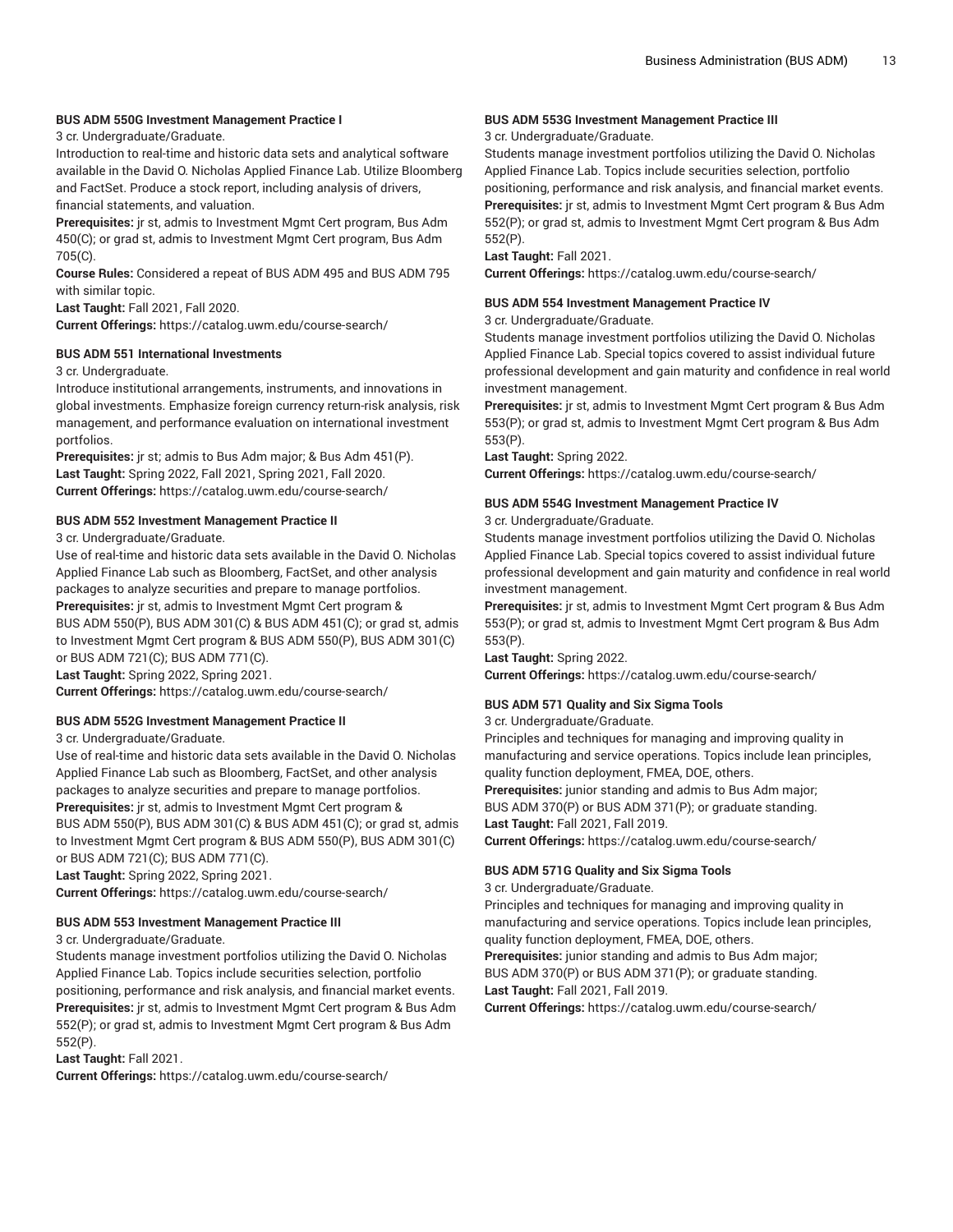#### **BUS ADM 576 Enterprise Planning in the Supply Chain**

3 cr. Undergraduate.

Coverage of techniques for managing work processes within and across the supply chain. An integrated perspective is emphasized through hands-on experience with an enterprise software.

**Prerequisites:** jr st & admis to Bus Adm major; Bus Adm 475(P), 476(P) & 477(P).

**Last Taught:** Spring 2022, Fall 2021, Summer 2021, Spring 2021. **Current Offerings:** <https://catalog.uwm.edu/course-search/>

#### **BUS ADM 577 Supply Chain Applications, Policy, & Strategy**

3 cr. Undergraduate.

Designed to develop a linkage between SCM and corporate strategy, a case study approach to build an integrated view of the SCM. Business game provides practical experience.

**Prerequisites:** jr st & admis to Bus Adm major; Bus Adm 475(P), & 476(P) or 477(P).

**Course Rules:** Counts as repeat of Bus Adm 472 with topics Supply Chain Strategy and Supply Chain Apps & Policy.

**Current Offerings:** <https://catalog.uwm.edu/course-search/>

#### **BUS ADM 599 Reading and Research-Business Administration**

1-3 cr. Undergraduate.

**Prerequisites:** jr st; cons instr & Bus Adm.

**Course Rules:** May be retaken for cr only with prior approval of Lubar School of Business.

**Last Taught:** Spring 2022, Summer 2021, Spring 2020, Spring 2019. **Current Offerings:** <https://catalog.uwm.edu/course-search/>

#### **BUS ADM 600 Management Analysis**

3 cr. Undergraduate.

Administrative processes under conditions of uncertainty including integrating analysis of policy determination at the overall management level. Capstone course in business administration.

**Prerequisites:** sr st & admis to Bus Adm major; BUS ADM 202(P) or BUS ADM 301(P); BUS ADM 330(P) or BUS ADM 331(P); BUS ADM 350(P), BUS ADM 351(P) or BUS ADM 450(C); and BUS ADM 360(P) or BUS ADM 361(P).

**Last Taught:** Spring 2022, UWinteriM 2022, Fall 2021, Summer 2021. **Current Offerings:** <https://catalog.uwm.edu/course-search/>

#### **BUS ADM 701 Business Mathematics**

2 cr. Graduate.

Mathematical concepts essential to business. Exponents, polynomial functions, exponential and logarithmic functions, solution of linear systems, basic differential and integral calculus; emphasizes application to business problems.

**Prerequisites:** grad st.

**Course Rules:** Counts as repeat of BusMgmt 701.

**Last Taught:** Summer 2021, Summer 2020, Summer 2019, Summer 2018. **Current Offerings:** <https://catalog.uwm.edu/course-search/>

#### **BUS ADM 703 Financial Accounting**

#### 3 cr. Graduate.

Covers financial accounting model underlying financial statements, accounting standard setting, role of accounting in capital formation, interpretation and analysis of financial statements. **Prerequisites:** grad st.

**Course Rules:** Counts as repeat of BusMgmt 702. **Last Taught:** Spring 2022, Fall 2021, Summer 2021, Spring 2021. **Current Offerings:** <https://catalog.uwm.edu/course-search/>

#### **BUS ADM 713 Business Forecasting Methods**

#### 3 cr. Graduate.

Overview and use of modern forecasting methods in support of managerial strategic planning, financial, and operational analysis of a dynamic global business environment.

**Prerequisites:** grad st; BusMgmt 709(P) or Bus Adm 754(P). **Last Taught:** Spring 2022, Spring 2021, Spring 2020, Spring 2019. **Current Offerings:** <https://catalog.uwm.edu/course-search/>

#### **BUS ADM 714 Multivariate Techniques in Management Research** 3 cr. Graduate.

Multivariate analysis of variance, principal component analysis, factor analysis, conjoint analysis, bootstrap resampling, cluster analysis, canonical correlation, data mining (classification trees and neural networks); computer implementation.

**Prerequisites:** grad st; BusMgmt 709(P) or Bus Adm 754(P). **Last Taught:** Fall 2020, Fall 2019, Fall 2018, Fall 2017.

**Current Offerings:** <https://catalog.uwm.edu/course-search/>

#### **BUS ADM 720 Information Systems Auditing**

3 cr. Graduate.

Testing and reliance of automated application, program change and data access controls for use in the financial statement audit and system integrity.

**Prerequisites:** grad st; Bus Adm 409(P) or 728(P).

**Course Rules:** Counts as repeat of Bus Adm 795 with similar topic. **Last Taught:** Spring 2021, Spring 2020, Spring 2019, Spring 2018. **Current Offerings:** <https://catalog.uwm.edu/course-search/>

#### **BUS ADM 721 Financial Accounting Theory**

3 cr. Graduate.

The principles of external reporting are integrated with approaches to problem solving. Emphasis is placed upon recent developments of the accounting profession.

**Prerequisites:** grad st; grade of B or better in Bus Adm 703(P) or 201(P) within three years of admission to the graduate program. **Course Rules:** Not open to students who have cr in Bus Adm 301(ER). **Last Taught:** Fall 2021, Fall 2020, Fall 2019, Fall 2018. **Current Offerings:** <https://catalog.uwm.edu/course-search/>

#### **BUS ADM 722 Advanced Financial Accounting Theory**

3 cr. Graduate.

Specialized topics in external financial reporting are studied. A critical appraisal is made of current and emerging accounting theory. **Prerequisites:** grad st; grade of B or better in Bus Adm 721(P) or 301(P). **Last Taught:** Fall 2021, Fall 2020, Spring 2020, Summer 2019. **Current Offerings:** <https://catalog.uwm.edu/course-search/>

#### **BUS ADM 723 Forensic Accounting**

3 cr. Graduate.

Coverage of forensic accounting and auditing topics such as examination of documents, information sources, writing reports, identifying high-risk signs, and fraud prevention and detection.

**Prerequisites:** grad st; Bus Adm 409(P) or 728(P).

**Course Rules:** Counts as repeat of Bus Adm 795 with similar topic.

**Last Taught:** Spring 2022, Fall 2020, Fall 2019, Fall 2018. **Current Offerings:** <https://catalog.uwm.edu/course-search/>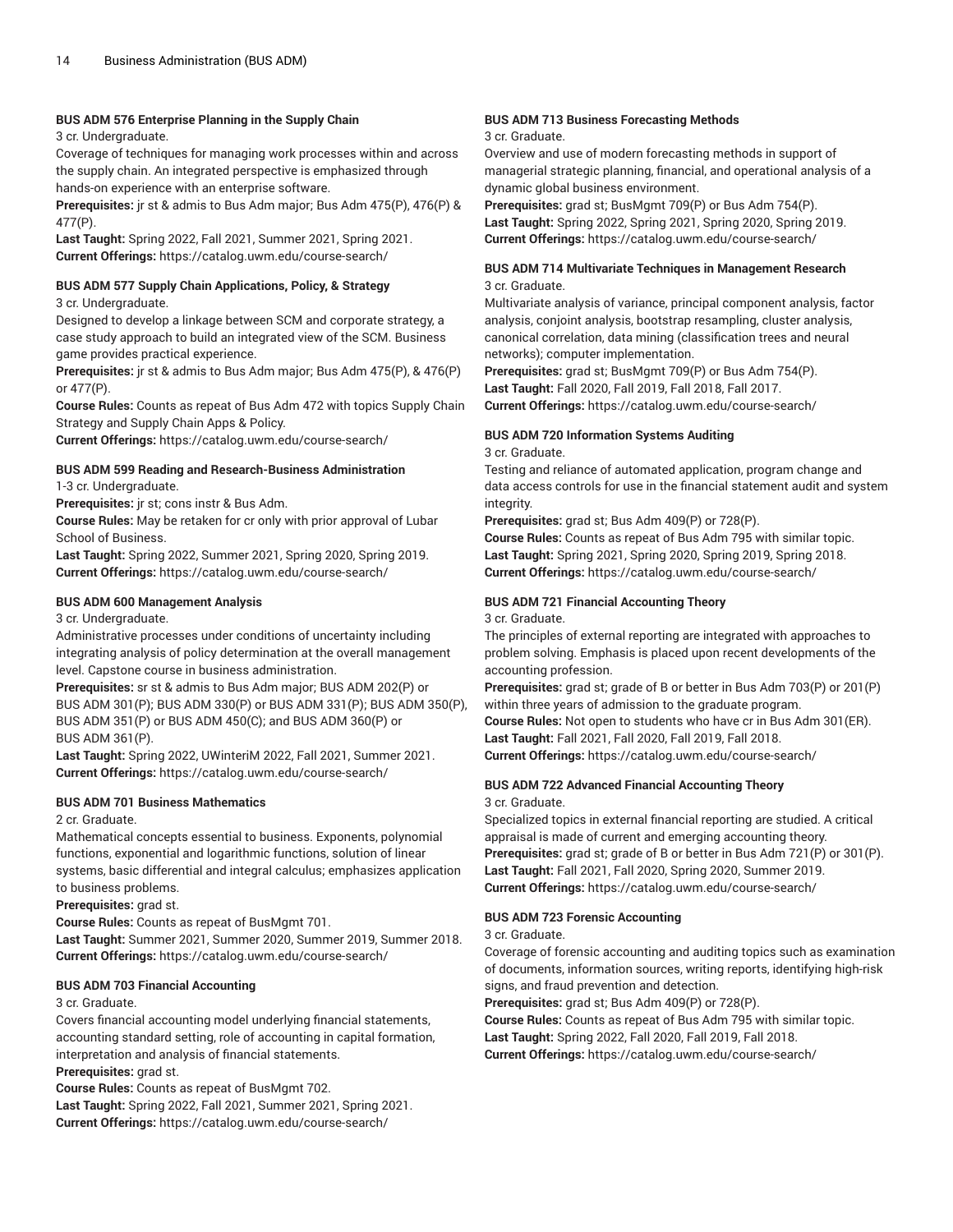#### **BUS ADM 724 Business Combinations and Governmental Accounting** 3 cr. Graduate.

Accounting for mergers and acquisitions including consolidation procedures and foreign subsidiary investments. Also includes accounting principles for government and nonprofit entities.

**Prerequisites:** grad st; grade of B or better in Bus Adm 721(P) or 301(P). **Last Taught:** Spring 2022, Fall 2021, Spring 2021, Fall 2020. **Current Offerings:** <https://catalog.uwm.edu/course-search/>

#### **BUS ADM 725 Strategic Cost Management I**

3 cr. Graduate.

Cost data accumulation and its utilization by management. Emphasis on job order and process costing, standard costing, cost-volume-profit analysis, budgets, capital expenditures.

**Prerequisites:** grad st; grade of B or better in Bus Adm 703(P) or 201(P). **Course Rules:** Cannot be taken by students receiving cr for Bus Adm 404. **Last Taught:** Fall 2021, Fall 2020, Fall 2019, Fall 2018.

**Current Offerings:** <https://catalog.uwm.edu/course-search/>

#### **BUS ADM 726 Strategic Cost Management II**

3 cr. Graduate.

Uses quantitative and behavioral models to aid management planning and control. Emphasizes analysis techniques to aid in the solution of accounting oriented management problems.

**Prerequisites:** grad st; Bus Adm 725(P) or 404(P).

**Course Rules:** Not open to students who have cr in Bus Adm 426(ER). **Last Taught:** Fall 2015, Fall 2014, Fall 2013, Spring 2013. **Current Offerings:** <https://catalog.uwm.edu/course-search/>

#### **BUS ADM 728 Auditing Theory and Applications** 3 cr. Graduate.

A study of auditing standards, methodology, and professional and reporting responsibilities. Emphasis is on underlying concepts and theory.

**Prerequisites:** graduate standing; BUS ADM 408(P) and a grade or B or better in BUS ADM 721(P) or BUS ADM 301(P).

**Last Taught:** Fall 2021, Fall 2020, Fall 2019, Fall 2018. **Current Offerings:** <https://catalog.uwm.edu/course-search/>

# **BUS ADM 731 Leadership in Diversity and Inclusion**

3 cr. Graduate.

Provides evidence-based and experiential insights needed to lead diversity, equity and inclusion efforts in a wide range of organizational settings. Develops leadership skills and strategies for empowering organizational, team and personal transformations through positive relationships.

**Prerequisites:** graduate standing.

**Last Taught:** Spring 2022, Spring 2021.

**Current Offerings:** <https://catalog.uwm.edu/course-search/>

#### **BUS ADM 732 Transforming Organizations**

3 cr. Graduate.

Combines individual and organizational-level analysis to provide insights into changing organizations. Topics include innovation, leadership, corporate cultures, and changing management from a broad view. **Prerequisites:** grad st; BusMgmt 714(P).

**Last Taught:** Spring 2012, Spring 2011, Spring 2010, Spring 2009. **Current Offerings:** <https://catalog.uwm.edu/course-search/>

#### **BUS ADM 733 Organizational Development**

#### 3 cr. Graduate.

Problems of implementing change. Roles of external and internal consultants. Determining needs and measuring relevant variables. **Prerequisites:** grad st; BusMgmt 706(P) or cons instr.

**Last Taught:** Spring 2013, Spring 2012, Spring 2011, Spring 2010. **Current Offerings:** <https://catalog.uwm.edu/course-search/>

#### **BUS ADM 734 Managing Technological Innovation**

#### 3 cr. Graduate.

Organizational and strategic issues involved in managing technologies and innovation processes. Emphasizes professional enployees, creativity, project teams, leadership, interdepartmental relations, technological evolution, and R&D strategies.

#### **Prerequisites:** grad st.

**Last Taught:** Summer 2012, Summer 2011, Summer 2010, Summer 2009. **Current Offerings:** <https://catalog.uwm.edu/course-search/>

#### **BUS ADM 735 Staffing Organizations**

#### 3 cr. Graduate.

Broad overview of staffing practices and related research; topics include staffing strategy, legal compliance, job analysis, external recruitment and selection, staffing systems management, and retention.

#### **Prerequisites:** grad st

**Course Rules:** Not open for cr to those w/ cr in Bus Adm 795 w/ topic: Staffing.

**Last Taught:** Spring 2021, Spring 2020, Spring 2019, Spring 2017. **Current Offerings:** <https://catalog.uwm.edu/course-search/>

#### **BUS ADM 736 Seminar in Managing Change:**

3 cr. Graduate.

Topics are limited to the areas of managing change and their business applications. Specific topics and any additional prerequisites will be announced in the Timetable each time the course is offered. **Prerequisites:** grad st

**Course Rules:** May be repeated w/ chg in topic to 6 cr max. **Last Taught:** Spring 2011, Spring 2009, Spring 2007, Spring 1992. **Current Offerings:** <https://catalog.uwm.edu/course-search/>

#### **BUS ADM 737 Managerial Decisions and Negotiations** 3 cr. Graduate.

Provides frameworks for making effective decisions and negotiating viable solutions. Improves performance in these key managerial roles by engaging in case study, exercises, and industry projects.

### **Prerequisites:** grad st.

**Last Taught:** Spring 2022, Spring 2021, Fall 2020, Spring 2020. **Current Offerings:** <https://catalog.uwm.edu/course-search/>

#### **BUS ADM 738 Human Resource Management**

3 cr. Graduate.

Strategies for attracting, retaining and developing a diverse and international workforce. Topics include employment law, diversity, staffing, training, performance management, compensation and current issues.

#### **Prerequisites:** grad st; BusMgmt 706(P).

**Last Taught:** Spring 2022, Fall 2021, Spring 2021, Fall 2020. **Current Offerings:** <https://catalog.uwm.edu/course-search/>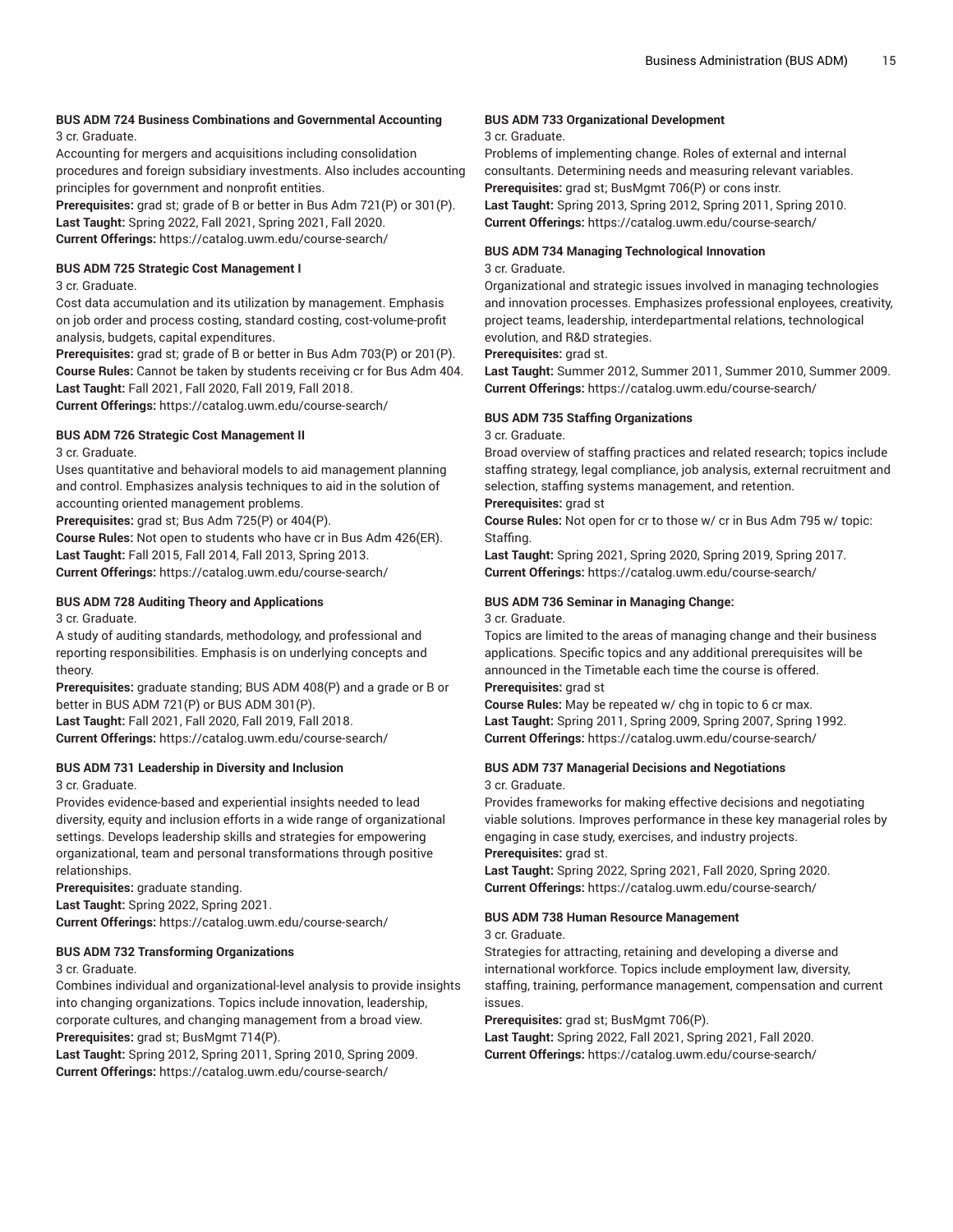#### **BUS ADM 740 Information Technology Management Concepts and Languages**

3 cr. Graduate.

Introduction to data organization, object-oriented design, construction and validation of application programs, development methodologies and control structures, illustrate with object programming language. **Prerequisites:** grad st.

**Last Taught:** Summer 2018, Summer 2017, Summer 2016, Summer 2015. **Current Offerings:** <https://catalog.uwm.edu/course-search/>

#### **BUS ADM 741 Web Mining and Analytics**

#### 3 cr. Graduate.

Measurement methods and analysis of web-based data for strategic decisions; methods and technologies in web mining, visualization, predictive analytics and text mining for knowledge discovery and business analysis.

**Prerequisites:** grad st.

**Last Taught:** Spring 2022, Spring 2021, Spring 2020, Spring 2019. **Current Offerings:** <https://catalog.uwm.edu/course-search/>

#### **BUS ADM 742 Big Data in Business**

3 cr. Graduate.

Fundamental concepts of distributed systems; data management across clusters of computers; distributed algorithms for analyzing large volumes of data for business value.

**Prerequisites:** graduate standing.

**Last Taught:** Fall 2021.

**Current Offerings:** <https://catalog.uwm.edu/course-search/>

#### **BUS ADM 743 Information Privacy, Security & Continuity** 3 cr. Graduate.

Privacy threats and safeguards; identifying information system vulnerabilities; planning and managing security measures. Ethical and legal perspectives concerning information and data.

**Prerequisites:** grad st

**Last Taught:** Spring 2022, Spring 2021, Spring 2020, Spring 2019. **Current Offerings:** <https://catalog.uwm.edu/course-search/>

#### **BUS ADM 744 Information Technology Strategy and Management** 3 cr. Graduate.

Various frameworks to evaluate strategic value of IT, aligning IT and competitive business strategies, IT governance models, managing IT operations and outsourcing ethically.

**Prerequisites:** grad st

**Last Taught:** Fall 2021, Fall 2020, Fall 2019, Fall 2018. **Current Offerings:** <https://catalog.uwm.edu/course-search/>

# **BUS ADM 745 Artificial Intelligence for Business**

3 cr. Graduate.

Artificial Intelligence applications in business; artificial neural networks, convolutional neural networks, and recurrent neural networks; deep learning, transfer learning, and reinforcement learning; image recognition, time series prediction, and intelligent agents; AI strategy.

**Prerequisites:** graduate standing.

**Course Rules:** Counts as a repeat of BUS ADM 746 with similar topic. **Last Taught:** Spring 2022.

**Current Offerings:** <https://catalog.uwm.edu/course-search/>

#### **BUS ADM 746 Topics in Information Technology Management:** 3 cr. Graduate.

Topics are limited to the areas in management information systems and business application. Specific topics and any additional prerequisites will be announced in the Timetable each time the course is offered. **Prerequisites:** grad st.

**Course Rules:** May be retaken with change in topic to max of 9 cr. **Last Taught:** Summer 2021, Spring 2021, Fall 2020, Summer 2020. **Current Offerings:** <https://catalog.uwm.edu/course-search/>

#### **BUS ADM 747 Service-Oriented Analysis and Design** 3 cr. Graduate.

Application development using service-oriented architecture, methodologies for specification, selection, composition, and integration of services, software quality assurance and metrics. **Prerequisites:** grad st

**Last Taught:** Fall 2021, Fall 2020, Fall 2019, Fall 2018. **Current Offerings:** <https://catalog.uwm.edu/course-search/>

#### **BUS ADM 748 Managing Information Technology Projects** 3 cr. Graduate.

Understand project management tools/techniques, project planning, software effort/cost estimation models, quality tools/metrics, six-sigma, CMM and ISO-9000, and managing outsourced/off-shored projects. Involves team-based project implementation.

**Prerequisites:** grad st; Bus Adm 747(P).

**Last Taught:** Spring 2022, Spring 2021, Spring 2020, Spring 2019. **Current Offerings:** <https://catalog.uwm.edu/course-search/>

#### **BUS ADM 749 Data and Information Management** 3 cr. Graduate.

Managing structured, semi-structured and unstructured data, data integrity management, data representation, data integration, governance and administration, data quality and reporting information. **Prerequisites:** grad st

**Last Taught:** Spring 2022, Spring 2021, Spring 2020, Spring 2019. **Current Offerings:** <https://catalog.uwm.edu/course-search/>

#### **BUS ADM 751 Analysis of U.S. Business Environment** 3 cr. Graduate.

Analysis of inflation, business cycles, interest rate dynamics and term structure, federal reserve policy, tax policy, and economic growth. **Prerequisites:** grad st; Bus Adm 701(P) & 702(P).

**Last Taught:** Summer 2021, Summer 2020, Summer 2019, Summer 2018. **Current Offerings:** <https://catalog.uwm.edu/course-search/>

#### **BUS ADM 752 Corporate Economics**

3 cr. Graduate.

Applied economic analysis of market structure, price discrimination, oligopoly, cartels, and collusion. The course integrates the psychology of price and behavioral economic issues in pricing.

**Prerequisites:** grad st in mba-executive curric or cons instr.

**Last Taught:** Summer 2021, Summer 2020, Summer 2019, Summer 2018. **Current Offerings:** <https://catalog.uwm.edu/course-search/>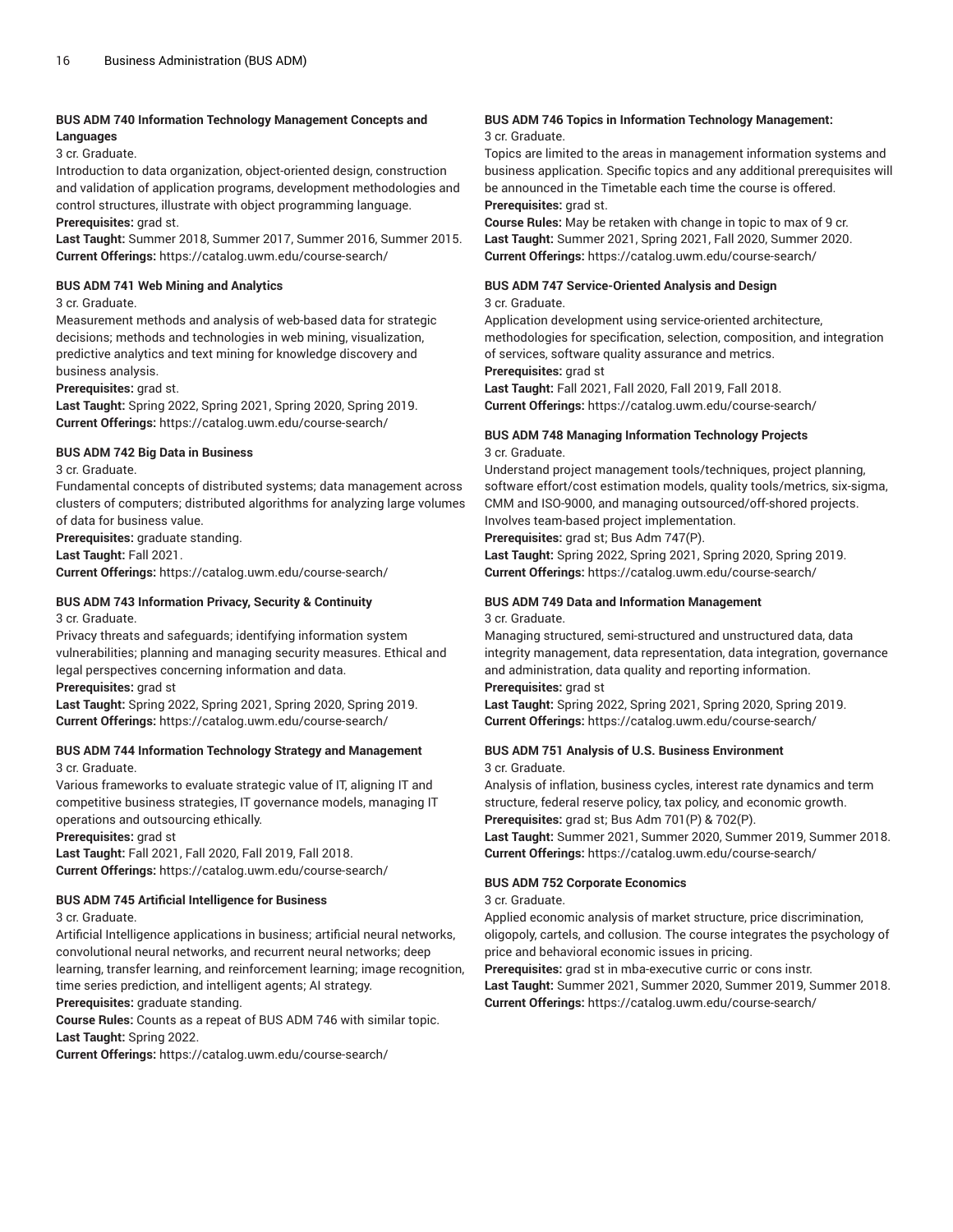#### **BUS ADM 753 Advanced Business Law**

#### 3 cr. Graduate.

Advanced legal concepts focusing on Uniform Commercial Code, bankruptcy and creditor protection, liability of bailees and common carriers, product liability, and real and personal property.

**Prerequisites:** grad st; Bus Adm 391(P).

**Last Taught:** UWinteriM 2022, Summer 2021, UWinteriM 2021, Summer 2020.

**Current Offerings:** <https://catalog.uwm.edu/course-search/>

#### **BUS ADM 754 Statistical Analysis**

#### 3 cr. Graduate.

Business applications of probability theory and statistical methods to managerial problems of prediction, inference and decision making under uncertainty.

**Prerequisites:** grad st; cons instr

**Last Taught:** Fall 2021, Fall 2020, Fall 2019, Fall 2018. **Current Offerings:** <https://catalog.uwm.edu/course-search/>

#### **BUS ADM 755 Health Care Administration and Delivery Systems** 3 cr. Graduate.

Covers administrative structures and processes in health care institutions, including managing clinicians and inter-organizational relationships of U.S. and selected foreign health care providers. **Prerequisites:** grad st.

**Last Taught:** Fall 2021, Fall 2020, Fall 2018, Fall 2016. **Current Offerings:** <https://catalog.uwm.edu/course-search/>

#### **BUS ADM 757 Managed Care and Integrated Health Networks** 3 cr. Graduate.

Examines concepts and management of capitated and vertically integrated health care organizations; utilization control, risk and quality assessment, benefit design, pricing, management of clinical professionals.

**Prerequisites:** grad st; Bus Adm 755(P).

**Last Taught:** Spring 2022, Spring 2021, Spring 2019, Spring 2017. **Current Offerings:** <https://catalog.uwm.edu/course-search/>

#### **BUS ADM 759 Seminar in Health Care Management:**

3 cr. Graduate.

Topics limited to the area of health care management. Specific topics and any additional prerequisites will be announced in the Timetable each time the course is offered.

**Prerequisites:** grad st

**Course Rules:** May be repeated w/ chg in topic to 6 cr max. **Last Taught:** Spring 2013, Fall 2010. **Current Offerings:** <https://catalog.uwm.edu/course-search/>

# **BUS ADM 761 Seminar in Marketing:**

3 cr. Graduate.

Current and emerging topics in Marketing. Specific topics and any additional prerequisites will be listed in the Schedule of Classes each semester. May be repeated w/chg in topic to 6 cr. max.

**Prerequisites:** grad st.

**Last Taught:** Fall 2012, Fall 2010, Fall 2008, Summer 2006. **Current Offerings:** <https://catalog.uwm.edu/course-search/>

#### **BUS ADM 762 Marketing Research**

#### 3 cr. Graduate.

Understanding the market research process, obtaining and integrating relevant information into marketing decision-making processes. Listening to the voice of the customer, customer satisfaction measurement and technology utilization for database marketing.

**Prerequisites:** grad st; BusMgmt 709(C) or cons of instr.

**Last Taught:** Spring 2022, Spring 2021, Spring 2020, Spring 2019. **Current Offerings:** <https://catalog.uwm.edu/course-search/>

#### **BUS ADM 763 Marketing Analytics**

#### 3 cr. Graduate.

Theoretical background provided to develop hands-on experience analyzing marketing data and using statistical models for marketing decisions.

**Prerequisites:** grad st; BusMgmt 709(C) or cons instr.

**Course Rules:** Not open for cr to those w/cr in Bus Adm 761 or 795 w/ similar topic.

**Last Taught:** Fall 2021, Summer 2021, Fall 2020, Summer 2020. **Current Offerings:** <https://catalog.uwm.edu/course-search/>

#### **BUS ADM 764 Buyer Behavior and Marketing Communications** 3 cr. Graduate.

A multidisciplinary approach to understanding buyer behavior processes in the market place and their implications for the development of marketing strategies, especially marketing communications. **Prerequisites:** grad st.

**Last Taught:** Spring 2022, Fall 2020, Summer 2020, Fall 2019. **Current Offerings:** <https://catalog.uwm.edu/course-search/>

#### **BUS ADM 765 Strategic Product and Brand Management** 3 cr. Graduate.

Customer-focused product development and management; the creation and management of brand equity. Technology-marketing interface and customer involvement in product innovation and strategy.

**Prerequisites:** grad st.

**Last Taught:** Fall 2021, Fall 2020, Fall 2019, Fall 2018. **Current Offerings:** <https://catalog.uwm.edu/course-search/>

### **BUS ADM 766 Marketing for Nonprofit Organizations**

3 cr. Graduate.

Explores ways in which non-business organizations such as hospitals, quasi-governmental agencies and educational institutions utilize marketing concepts and techniques in fulfilling their objectives. **Prerequisites:** grad st.

**Last Taught:** Spring 2022, Spring 2020, Spring 2018, Spring 2016. **Current Offerings:** <https://catalog.uwm.edu/course-search/>

#### **BUS ADM 767 Ideas and Applications of Data Science in Different Fields** 3 cr. Graduate.

Introduction to the core areas and concepts of Data Science. It also includes a project intended to give hands-on experience in solving realworld problems using Data Science methods.

#### **Prerequisites:** graduate standing.

**Course Rules:** Not open for credit to students with credit in BUS ADM 795 with the same topic.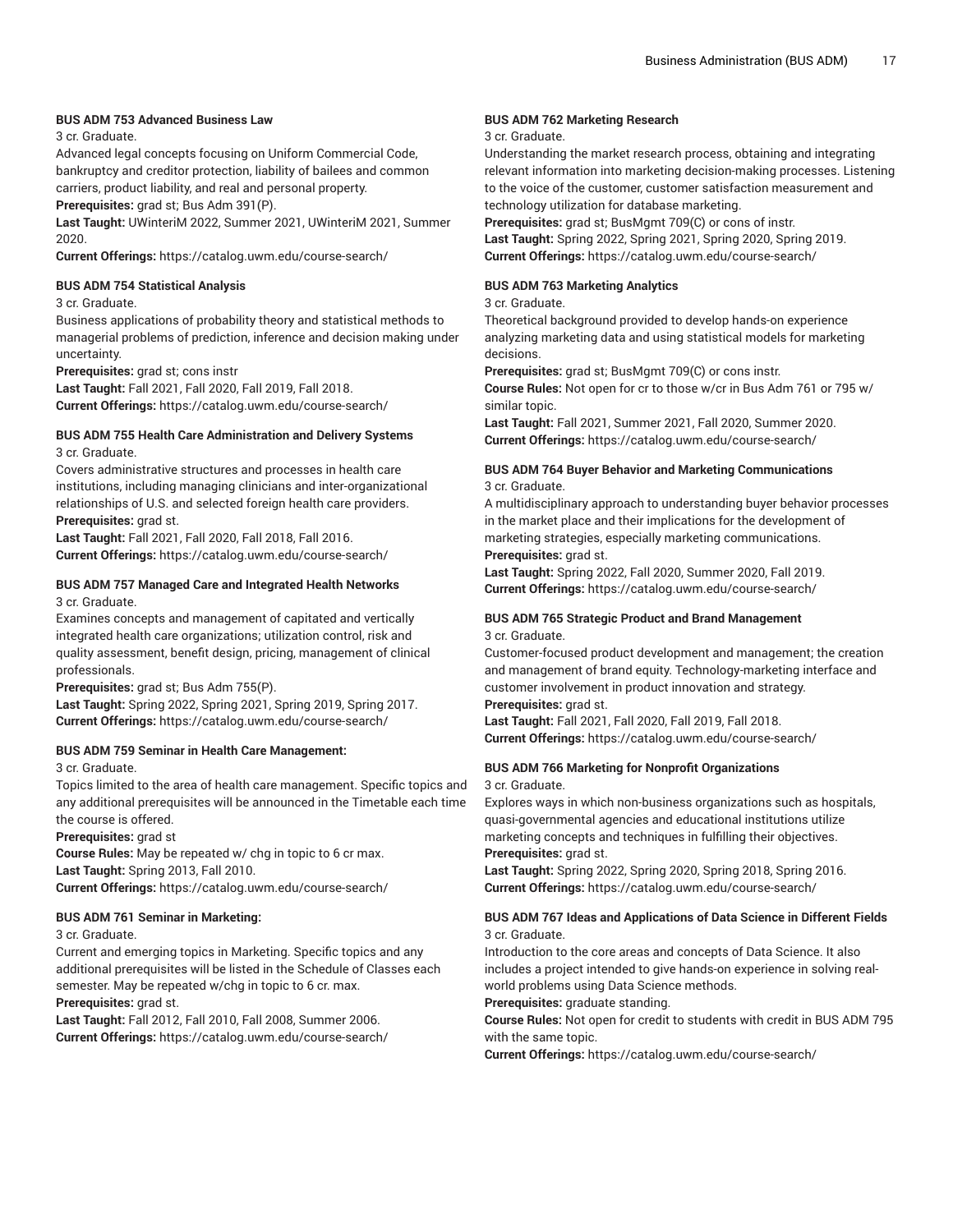#### **BUS ADM 768 Marketing Management**

3 cr. Graduate.

Study and application of the concepts, tools and analyses that underlie strategic marketing decisions.

**Prerequisites:** grad st.

**Last Taught:** Fall 2013, Fall 2011, Fall 2009, Fall 2007. **Current Offerings:** <https://catalog.uwm.edu/course-search/>

#### **BUS ADM 769 Database Marketing**

3 cr. Graduate.

Introduction to using and analyzing data on current and prospective customers to increase sales, customer acquisition, and customer retention.

**Prerequisites:** grad st; BusMgmt 709(C) or cons instr **Last Taught:** Spring 2022, Spring 2021, Spring 2020, Spring 2019. **Current Offerings:** <https://catalog.uwm.edu/course-search/>

#### **BUS ADM 771 Investments**

3 cr. Graduate.

Financial asset pricing; selection of stocks, bonds, convertible securities, and warrants; risk and return modeling; applied statistical tools, including time series analysis, regression, optimization; single and multifactor models; investment simulation; statistical security valuation methods. **Prerequisites:** graduate standing; BUSMGMT 705(P) and BUSMGMT 709(P).

**Last Taught:** Spring 2022, Fall 2021, Spring 2021, Fall 2020. **Current Offerings:** <https://catalog.uwm.edu/course-search/>

#### **BUS ADM 772 Portfolio Management**

#### 3 cr. Graduate.

Study of dynamic process that periodically matches investors' goals, objectives, and strategies with market expectations through portfolio construction and revision. Covers asset allocation, return optimization, and management of various asset types.

**Prerequisites:** grad st; Bus Adm 771(P).

**Last Taught:** Spring 2022, Fall 2021, Spring 2021, Spring 2020. **Current Offerings:** <https://catalog.uwm.edu/course-search/>

#### **BUS ADM 773 Options And Futures**

3 cr. Graduate.

Pricing theories and models for options and futures contracts and their application to investment hedging, arbitrage, and portfolio management. Covers equity, fixed income, commodity, and currency options and futures.

**Prerequisites:** grad st; Bus Adm 771(P). **Last Taught:** Fall 2021, Fall 2020, Fall 2019, Fall 2018. **Current Offerings:** <https://catalog.uwm.edu/course-search/>

#### **BUS ADM 774 Global Financial Management**

3 cr. Graduate.

Analysis of financial problems corporations face when operating in an international environment. Emphasis on management of foreign exchange risk.

**Prerequisites:** grad st; Bus Mgmt 705(P).

**Last Taught:** Spring 2021, Spring 2019, Spring 2017, Fall 2014. **Current Offerings:** <https://catalog.uwm.edu/course-search/>

#### **BUS ADM 775 Financial Strategy**

#### 3 cr. Graduate.

Application of financial theory to corporate strategic planning. Working capital management, capital budgeting, capital structure, dividend policy, global finance, and mergers and acquisitions.

**Prerequisites:** grad st; BusMgmt 705(P) & BusMgmt 709(P). **Last Taught:** Spring 2022, Spring 2021, Spring 2020, Spring 2019. **Current Offerings:** <https://catalog.uwm.edu/course-search/>

#### **BUS ADM 777 Advanced Corporate Finance**

#### 3 cr. Graduate.

Critical examination and evaluation of modern corporate finance theory. Market efficiency, corporate investment decisions, capital structure, financing vehicles, risk management, corporate restructuring, and governance.

**Prerequisites:** grad st; Bus Adm 771(P), 775(P).

**Last Taught:** Spring 2009, Spring 2007, Spring 2005, Spring 2002. **Current Offerings:** <https://catalog.uwm.edu/course-search/>

#### **BUS ADM 778 Financial Institutions and Markets**

3 cr. Graduate.

Application of finance theory to financial management of firms including commercial banks, insurance companies, pension funds, mutual funds, and securities firms.

**Prerequisites:** grad st; BusMgmt 705(P). **Last Taught:** Fall 2021, Fall 2020, Fall 2019, Fall 2018. **Current Offerings:** <https://catalog.uwm.edu/course-search/>

#### **BUS ADM 779 Fixed Income Securities**

3 cr. Graduate.

Examination of the pricing and features of modern fixed income securities including treasuries, municipals, mortgage-backed, callable and putable bonds, convertibles, and interest rate swaps. **Prerequisites:** grad st; Bus Adm 771.

**Last Taught:** Spring 2022, Spring 2020, Spring 2018, Spring 2017. **Current Offerings:** <https://catalog.uwm.edu/course-search/>

### **BUS ADM 781 Enabling Supply Chains Using SAP**

3 cr. Graduate.

Strategic perspectives on the role of information technology as an enabler of the supply chain processes. Hands-on use of enterprise resource planning (ERP) software.

**Prerequisites:** grad st; Bus Adm 703(C) and BusMgmt 711(P). **Last Taught:** Spring 2022, Fall 2021, Spring 2021, Fall 2020. **Current Offerings:** <https://catalog.uwm.edu/course-search/>

#### **BUS ADM 782 Supply Chain Technology and Simulation** 3 cr. Graduate.

Manufacturing innovations (e.g., lean manufacturing), manufacturing information systems, simulation-based technology development and prototyping, manufacturing systems design and simulation. **Prerequisites:** grad st; BusMgmt 711(P).

**Last Taught:** Spring 2022, Spring 2021, Spring 2020, Spring 2019. **Current Offerings:** <https://catalog.uwm.edu/course-search/>

#### **BUS ADM 783 Supply Chain Management**

#### 3 cr. Graduate.

Management of supply chain, supply chain design, purchasing and distribution, supply contracts, and supply chain technology. **Prerequisites:** grad st; BusMgmt 711(P). **Last Taught:** Fall 2021, Fall 2020, Fall 2019, Fall 2018.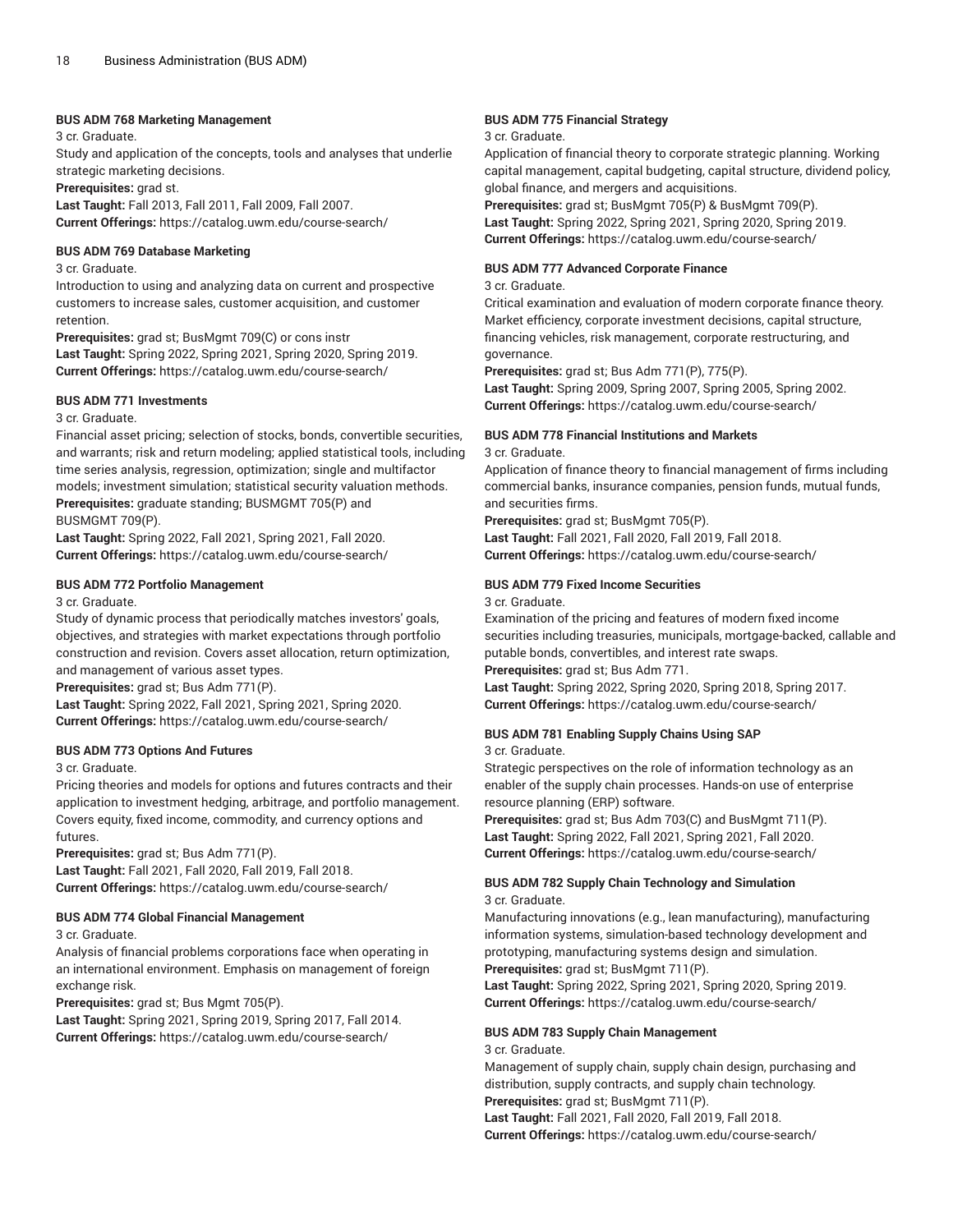# **BUS ADM 785 Project Management and Innovative Operations**

3 cr. Graduate.

Management of innovative business projects, including multi-tier contracting, cpm/pert, virtual manufacturing, quality targeting and pursuit, and global operations.

**Prerequisites:** grad st; BusMgmt 711(P) & Bus Adm 782(C). **Last Taught:** Spring 2022, Spring 2021, Spring 2020, Spring 2019. **Current Offerings:** <https://catalog.uwm.edu/course-search/>

#### **BUS ADM 786 Supply Chain Logistics Management**

3 cr. Graduate.

Strategic perspectives on logistics management concepts, issues, and models. Topics include logistics information systems, inventory management, transportation methods, packaging, warehousing, and global issues.

**Prerequisites:** grad st; BusMgmt 711(P)

**Last Taught:** Spring 2022, Fall 2021, Spring 2021, Fall 2020. **Current Offerings:** <https://catalog.uwm.edu/course-search/>

#### **BUS ADM 794 Enterprise Integration:**

1 cr. Graduate.

Knowledge and skills important for effective integration and management of organizations across technical and business functions, and national and cultural boundaries. Topics vary and may include methods for quality improvement, management communications, business ethics, organizational leadership, etc.

**Prerequisites:** grad st in Bus Adm or prior approval of Bus Adm graduate prog services office.

**Last Taught:** Summer 2019, Summer 2018, Spring 2004, Spring 2003. **Current Offerings:** <https://catalog.uwm.edu/course-search/>

#### **BUS ADM 795 Seminar-in-Management:**

1-3 cr. Graduate.

Intensive and critical examination of a specific management problem area or a related research question. Specific topic and additional prerequisites may appear in the schedule of classes each semester. **Prerequisites:** grad st; appropriate management science core courses or cons instr.

**Course Rules:** Repeatable with change in topic. **Last Taught:** Spring 2022, Fall 2021, Spring 2021, Fall 2020. **Current Offerings:** <https://catalog.uwm.edu/course-search/>

#### **BUS ADM 797 Management Project**

2-4 cr. Graduate.

Investigation of an actual management problem or another substantive question in an allied discipline presented, for example, in the form of a business report or professional paper.

**Prerequisites:** grad st; cons instr.

**Course Rules:** May be retaken with change in topic with cons appropriate Lubar School of Business prog committee.

**Last Taught:** Fall 2017, Summer 2015, Summer 2013, Summer 2012. **Current Offerings:** <https://catalog.uwm.edu/course-search/>

#### **BUS ADM 798 Strategic Planning in Public and Nonprofit Sectors** 3 cr. Graduate.

Focuses on effective designs for strategic planning processes and assessment of external environmental and internal organizational characteristics, design, and evaluation of strategies.

**Prerequisites:** grad st.

**Current Offerings:** <https://catalog.uwm.edu/course-search/>

#### **BUS ADM 799 Reading and Research**

#### 1-12 cr. Graduate.

Individual work suited to the needs of graduate students.

**Prerequisites:** grad st; cons instr. **Course Rules:** May be retaken with change in topic with cons appropriate

Lubar School of Business prog committee.

**Last Taught:** Spring 2022, Fall 2021, Summer 2021, Spring 2021. **Current Offerings:** <https://catalog.uwm.edu/course-search/>

#### **BUS ADM 800 Managing Global Organizations**

#### 3 cr. Graduate.

Theories, information, and research pertaining to management of international business including selected aspects of foreign investment decision, strategy development, organization and control of multinational operations.

**Prerequisites:** grad st.

**Last Taught:** Fall 2012, Fall 2010, Fall 2009, Fall 2008. **Current Offerings:** <https://catalog.uwm.edu/course-search/>

#### **BUS ADM 806 International Marketing**

3 cr. Graduate.

Examines international market development including determining objectives, evaluating market opportunities, entry strategies, and marketing mix in the international environment.

**Prerequisites:** grad st.

**Last Taught:** Spring 2022, Spring 2021, Spring 2020, Spring 2019. **Current Offerings:** <https://catalog.uwm.edu/course-search/>

#### **BUS ADM 807 Seminar in International Business:**

3 cr. Graduate.

Topics limited to the areas of international business. Specific topics and any additional prerequisites will be announced in the Timetable each time the course is offered.

**Prerequisites:** grad st.

**Course Rules:** May be repeated w/ chg in topic to 6 cr max. **Last Taught:** Fall 2011, Fall 2009, Fall 2007. **Current Offerings:** <https://catalog.uwm.edu/course-search/>

#### **BUS ADM 809 International Business Strategy**

3 cr. Graduate.

Examines the strategic planning and action of international firms from the perspective of corporate headquarters.

**Prerequisites:** grad st; Bus Adm 800(P) & 806(P), or cons instr. **Last Taught:** Spring 2013, Spring 2011, Spring 2009, Spring 2007. **Current Offerings:** <https://catalog.uwm.edu/course-search/>

# **BUS ADM 810 Development of Web-Based Solutions**

3 cr. Graduate.

Web development for eBusiness, web development tools and methodologies, web services, content management, developing database-driven web applications, mobile applications, and Web 2.0 technologies.

**Prerequisites:** grad st; Bus Adm 740(P)

**Last Taught:** Fall 2021, Fall 2020, Fall 2019, Fall 2018. **Current Offerings:** <https://catalog.uwm.edu/course-search/>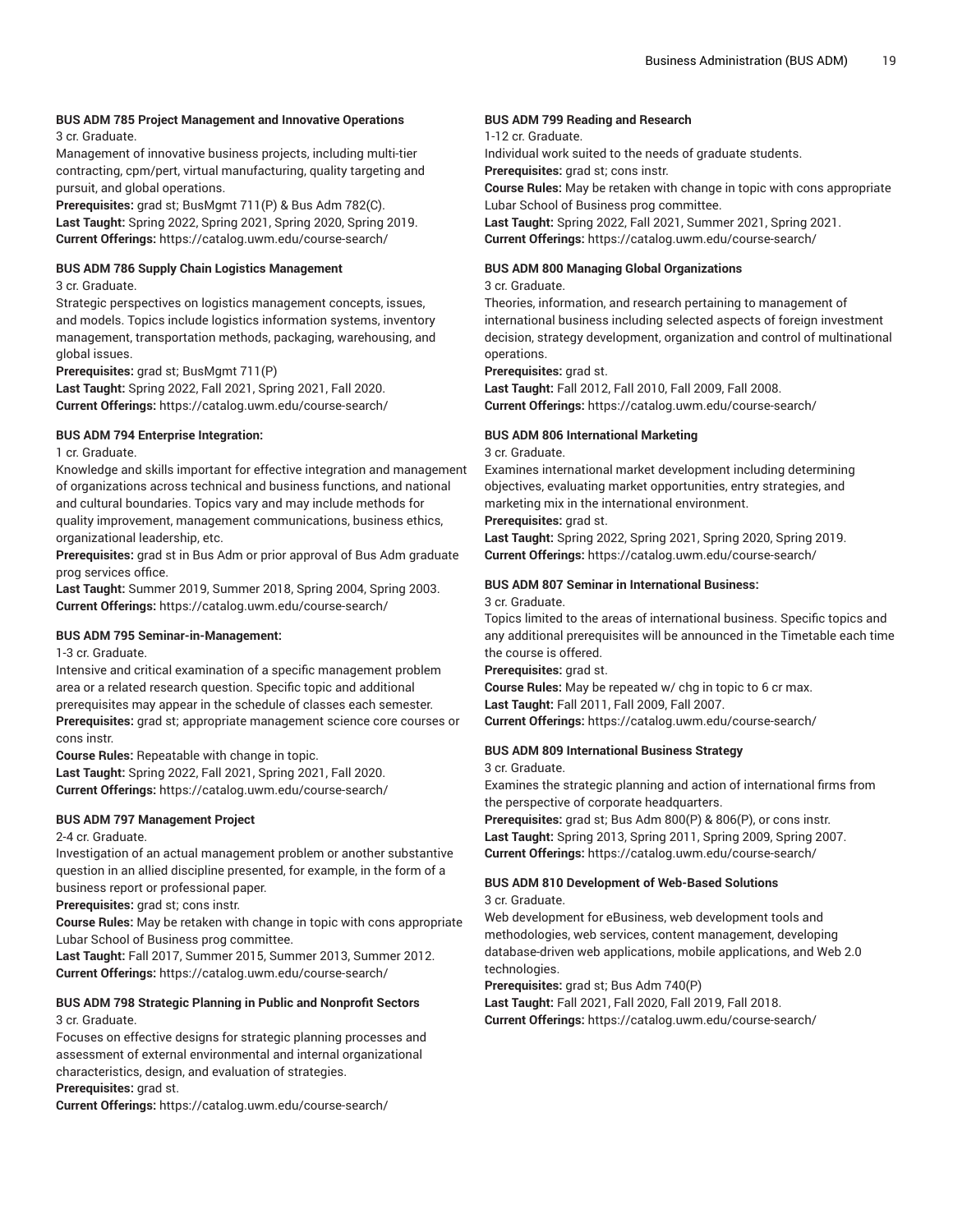#### **BUS ADM 811 Process and Work-Flow Management**

#### 3 cr. Graduate.

Business process modeling and design, process optimization, inter/intra organization process integration, process re-engineering and continuous process improvement, process execution and process implementation using ERP.

**Prerequisites:** grad st; BusMgmt 732(P)

**Last Taught:** Spring 2022, Spring 2021, Spring 2020, Spring 2019. **Current Offerings:** <https://catalog.uwm.edu/course-search/>

#### **BUS ADM 812 Machine Learning for Business**

#### 3 cr. Graduate.

Machine learning for business insights; clustering and predictive analytics; linear regression, nearest neighbor, decision trees, support vector machines, random forests, ensemble learning, recommender systems; applications in business.

**Prerequisites:** graduate standing.

**Last Taught:** Fall 2021, Spring 2007, Spring 2006, Spring 2005. **Current Offerings:** <https://catalog.uwm.edu/course-search/>

#### **BUS ADM 813 Social Media Analytics for Business**

3 cr. Graduate.

Online social network analysis and social media mining techniques for business development; data processing, metrics creation, and exploratory analysis applied to social media mining.

**Prerequisites:** graduate standing and BUS ADM 740(P). **Last Taught:** Spring 2022, Fall 2009, Fall 2008, Fall 2007. **Current Offerings:** <https://catalog.uwm.edu/course-search/>

#### **BUS ADM 814 Enterprise Knowledge & Semantic Management** 3 cr. Graduate.

Managing knowledge in business enterprises including acquisition, repository creation, dissemination; organizational learning, developing enterprise ontology, collaboration management and e-collaboration; developing intelligent agents and recommendation systems. **Prerequisites:** grad st.

**Last Taught:** Fall 2018, Fall 2016, Fall 2013, Spring 2012. **Current Offerings:** <https://catalog.uwm.edu/course-search/>

#### **BUS ADM 816 Business Intelligence Technologies & Solutions** 3 cr. Graduate.

Develop business intelligence (BI) solutions using data warehousing, OLAP, and data mining technologies. Students will use SAP Analytics and other tools for implementing BI solutions.

**Prerequisites:** grad st

**Last Taught:** Spring 2022, Fall 2021, Spring 2021, Fall 2020. **Current Offerings:** <https://catalog.uwm.edu/course-search/>

#### **BUS ADM 817 Connected Systems for Business**

3 cr. Graduate.

Overview of connected systems, including cloud computing and IoT. Design and develop technology infrastructure for business applications. Infrastructure management strategies, security, reliability, and performance considerations.

**Prerequisites:** graduate standing.

**Last Taught:** Fall 2020, Fall 2019, Fall 2018, Fall 2017.

**Current Offerings:** <https://catalog.uwm.edu/course-search/>

#### **BUS ADM 818 Information Systems Practicum**

#### 3 cr. Graduate.

Team project to build a working prototype system to address specific client need. This involves need assessment, market research, requirement specification, system design and building.

**Prerequisites:** grad st; Bus Adm 747(P); cons instr **Last Taught:** Spring 2016, Fall 2014.

**Current Offerings:** <https://catalog.uwm.edu/course-search/>

#### **BUS ADM 819 Information Technology Management Internship**

3 cr. Graduate.

A defined work period addressing information systems in a corporate, government, or management consulting environment.

**Prerequisites:** grad st; writ cons instr.

**Last Taught:** Summer 2021, Summer 2020, Spring 2020, Summer 2019. **Current Offerings:** <https://catalog.uwm.edu/course-search/>

#### **BUS ADM 820 Tax Research, Practice, and Procedure** 3 cr. Graduate.

Methodology of federal tax research, including computerized research. Organization of and practice before the irs. Audits, deficiencies, assessment and collection. Preparer penalties. Ethical responsibilities. **Prerequisites:** grad st; Bus Adm 405(P).

**Last Taught:** Fall 2021, Fall 2020, Fall 2019, Fall 2018. **Current Offerings:** <https://catalog.uwm.edu/course-search/>

#### **BUS ADM 821 Advanced Taxation**

3 cr. Graduate.

Advanced tax topics regarding business, individual and entity taxation. **Prerequisites:** grad st; Bus Adm 406(P).

**Last Taught:** Summer 2021, Spring 2021, Fall 2020, Summer 2020. **Current Offerings:** <https://catalog.uwm.edu/course-search/>

#### **BUS ADM 823 Corporate Income Taxation**

3 cr. Graduate.

Tax issues associated with formation, operations, liquidation and reorganization of regular corporations. Introduction to consolidated returns.

**Prerequisites:** grad st; Bus Adm 406(P)

**Last Taught:** Spring 2022, Spring 2021, Spring 2020, Spring 2019. **Current Offerings:** <https://catalog.uwm.edu/course-search/>

#### **BUS ADM 825 Estate Planning**

3 cr. Graduate.

Estate, gift and income tax issues associated with intra-family and charitable wealth transfers. Business succession planning. **Prerequisites:** grad st; Bus Adm 406(P)

**Last Taught:** Spring 2003, Spring 2002, Spring 2000, Fall 1998. **Current Offerings:** <https://catalog.uwm.edu/course-search/>

# **BUS ADM 826 Tax Planning for Individuals**

3 cr. Graduate.

Advanced tax issues and planning opportunities for individuals. Introduction to the taxation of trusts and estates, as well as estate and gift tax issues.

**Prerequisites:** grad st; Bus Adm 406(P)

**Last Taught:** Fall 2021, Fall 2020, Fall 2019, Fall 2018. **Current Offerings:** <https://catalog.uwm.edu/course-search/>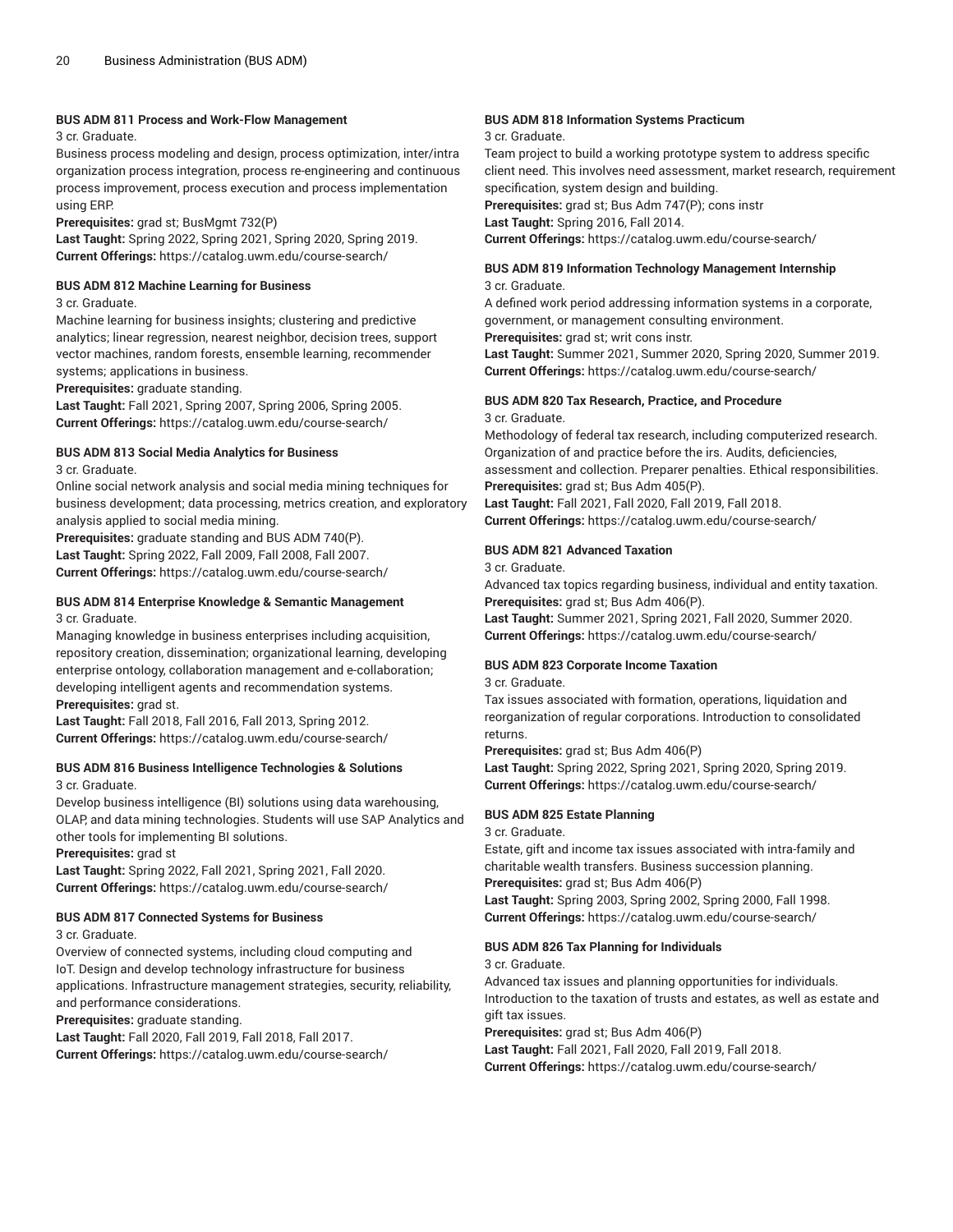#### **BUS ADM 827 Taxes and Business Strategy**

3 cr. Graduate.

Comprehensive examination of tax planning issues associated with choice of entity, start-ups, purchase or sale of business, compensation, and financing options. Business succession planning.

**Prerequisites:** grad st; Bus Adm 406(P)

**Last Taught:** Spring 2014, Spring 2013, Spring 2012, Spring 2011. **Current Offerings:** <https://catalog.uwm.edu/course-search/>

#### **BUS ADM 828 Taxation of Partnerships, S Corporations, and LLCs** 3 cr. Graduate.

Tax issues associated with formation, operation, and dissolution of partnerships. Subchapter s corporations, and limited liability companies. Sale of ownership interests.

**Prerequisites:** grad st; Bus Adm 406(P)

**Last Taught:** Spring 2022, Spring 2021, Spring 2020, Spring 2019. **Current Offerings:** <https://catalog.uwm.edu/course-search/>

#### **BUS ADM 829 Executive Compensation and Benefits**

3 cr. Graduate.

Tax issues associated with different methods of compensating executives and other employees.

**Prerequisites:** grad st; Bus Adm 406(P)

**Last Taught:** Summer 2010, Summer 2009, Summer 2008, Summer 2007. **Current Offerings:** <https://catalog.uwm.edu/course-search/>

#### **BUS ADM 831 Multistate Income Taxation**

3 cr. Graduate.

State taxation of income derived by corporations, flow through entities, and individuals from interstate business and investment activity. **Prerequisites:** grad st.

**Last Taught:** Spring 2017, Spring 2016, Spring 2015, Spring 2014. **Current Offerings:** <https://catalog.uwm.edu/course-search/>

#### **BUS ADM 832 Property Taxation**

3 cr. Graduate.

Basic and advanced topics in state and local property taxes, with an emphasis on issues commonly encountered by multistate businesses. **Prerequisites:** grad st.

**Last Taught:** Fall 2016, Fall 2015, Fall 2014, Fall 2013. **Current Offerings:** <https://catalog.uwm.edu/course-search/>

#### **BUS ADM 834 International Taxation**

3 cr. Graduate.

U.S. taxation of income derived by corporations, flow-through entities, and individuals from both outbound and inbound business and investment activity.

**Prerequisites:** grad st; Bus Adm 406(P) **Last Taught:** Fall 2015, Fall 2014, Fall 2013, Fall 2012. **Current Offerings:** <https://catalog.uwm.edu/course-search/>

#### **BUS ADM 837 Sales and Use Taxation**

3 cr. Graduate.

Basic and advanced topics in state and local sales and use taxes, with an emphasis on the treatment of transactions commonly encountered by multistate businesses.

**Prerequisites:** grad st.

**Last Taught:** Fall 2017, Fall 2016, Fall 2015, Fall 2014. **Current Offerings:** <https://catalog.uwm.edu/course-search/>

#### **BUS ADM 838 Managing State and Local Audits**

#### 3 cr. Graduate.

Practical insights into managing the problems encountered in state and local income, sales and use, and property tax audits. **Prerequisites:** grad st.

**Last Taught:** Spring 2017, Spring 2016, Spring 2015, Spring 2014.

**Current Offerings:** <https://catalog.uwm.edu/course-search/>

#### **BUS ADM 839 Topics in Taxation:**

3 cr. Graduate.

The topics are limited to the area of taxation.

**Prerequisites:** graduate standing and BUS ADM 406(P).

**Course Rules:** May be repeated with change in topic to max of 6 cr. **Last Taught:** Fall 2004, Spring 2004.

**Current Offerings:** <https://catalog.uwm.edu/course-search/>

#### **BUS ADM 840 Current Issues in Financial Reporting**

3 cr. Graduate.

Discusses valuation and financial reporting of complex accounting topics such as derivatives, fair value, hedging, foreign currency, International Financial Reporting Standards, among others. **Prerequisites:** graduate standing, BUS ADM 722(P) or BUS ADM 402(P).

**Last Taught:** Spring 2022, Fall 2021, Spring 2021, Fall 2020. **Current Offerings:** <https://catalog.uwm.edu/course-search/>

#### **BUS ADM 841 Financial Statement Analysis**

3 cr. Graduate.

Implications of alternative financial accounting methods for analysis and decision-making. New financial transactions. Understanding the motivations for, and results of, financial engineering. **Prerequisites:** grad st; Bus Adm 722 (C) or 402(P) **Last Taught:** Spring 2022, Spring 2021, Spring 2020, Spring 2019. **Current Offerings:** <https://catalog.uwm.edu/course-search/>

#### **BUS ADM 844 Auditing: Professional Standards and Practices**

3 cr. Graduate.

An in-depth study of professional auditing standards. Emphasis on the integrated audit, practical application of technological innovations, and statistical sampling.

**Prerequisites:** graduate standing; BUS ADM 409(P) or BUS ADM 728(P). **Last Taught:** Spring 2022, Spring 2021, Spring 2020, Spring 2019. **Current Offerings:** <https://catalog.uwm.edu/course-search/>

#### **BUS ADM 846 Data Analytics in Accounting**

3 cr. Graduate.

Study of accounting-based datasets and data analysis tools that allow management and auditors to gain insights and make better decisions. **Prerequisites:** graduate standing; BUS ADM 408(P); BUS ADM 409(P) or BUS ADM 728(P).

**Last Taught:** Spring 2022, Fall 2021. **Current Offerings:** <https://catalog.uwm.edu/course-search/>

#### **BUS ADM 847 Topics in Accounting Theory:**

#### 3 cr. Graduate.

Analysis of contemporary accounting issues with emphasis on applications of accounting theory and the development of research and analytical skills. Extensive use of case studies. Specific topic and additional prerequisites may appear in the Timetable each semester. **Prerequisites:** grad st; Bus Adm 402(P), 403(P), & 404(P). **Course Rules:** Repeatable with change in topic to 6 cr max. **Last Taught:** Fall 2005, Fall 2004, Fall 2003, Fall 2002.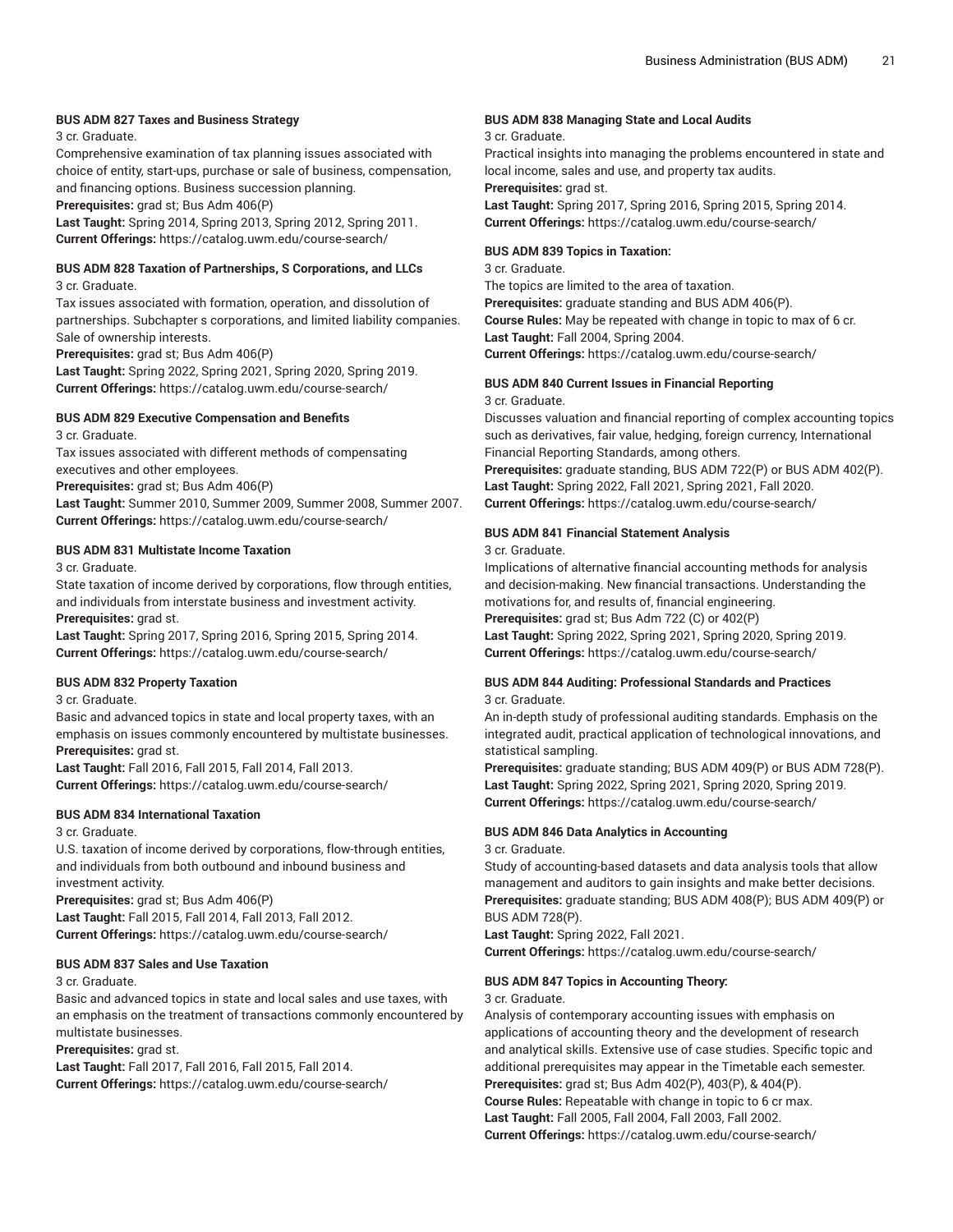#### **BUS ADM 849 Accounting Internship**

1-3 cr. Graduate.

A defined work period in an accounting firm, corporation, or governmental agency.

**Prerequisites:** grad st; writ cons instr.

**Last Taught:** Spring 2018, Fall 2017, Spring 2017, Fall 2016. **Current Offerings:** <https://catalog.uwm.edu/course-search/>

#### **BUS ADM 851 Global Investments**

3 cr. Graduate.

Introduce market structure, institutions, regulations, instruments, and innovations in global investments. Focus on management of foreign currency risk and performance of global investment portfolios. **Prerequisites:** grad st; Bus Adm 771(P).

**Last Taught:** Spring 2022, Spring 2021, Spring 2020, Spring 2019. **Current Offerings:** <https://catalog.uwm.edu/course-search/>

#### **BUS ADM 852 Venture Finance**

3 cr. Graduate.

Examine private equity industry, venture and buyout fund. Focus on the interaction of major parties, general partners, limited partners and portfolio firms.

**Prerequisites:** grad st; Bus Adm 705(P).

**Last Taught:** Fall 2021, Fall 2020, Fall 2017, Fall 2016. **Current Offerings:** <https://catalog.uwm.edu/course-search/>

#### **BUS ADM 853 Financial Modeling**

3 cr. Graduate.

Development and advanced application of computer-based financial models including pricing of exotic derivative securities.

**Prerequisites:** grad st; Bus Adm 771(P).

**Last Taught:** Spring 2022, Spring 2021, Spring 2020, Spring 2019. **Current Offerings:** <https://catalog.uwm.edu/course-search/>

#### **BUS ADM 888 Candidate for Degree**

0 cr. Graduate.

Available for graduate students who must meet minimum credit load requirement.

**Prerequisites:** graduate standing.

**Course Rules:** Fee for 1 cr assessed; unit does not count towards credit load for Fin Aid. Repeatable. Satisfactory/Unsatisfactory only. **Last Taught:** Spring 2022, Fall 2021, Fall 2020, Fall 2019. **Current Offerings:** <https://catalog.uwm.edu/course-search/>

#### **BUS ADM 894 Internet Marketing**

3 cr. Graduate.

Introduction to the principles of internet marketing, types of products that can be marketed online, communication strategies, selling strategies, and pricing strategies.

**Prerequisites:** grad st.

**Last Taught:** Spring 2022, Fall 2021, Spring 2021, Fall 2020. **Current Offerings:** <https://catalog.uwm.edu/course-search/>

# **BUS ADM 895 Strategic Marketing Issues in eBusiness**

3 cr. Graduate.

Online branding, internet pricing and promotion strategy, managing channel conflict, online competitive strategy, synergies between traditional and online operations, and other topical issues.

**Prerequisites:** grad st.

**Last Taught:** Spring 2012, Spring 2010, Spring 2008, Spring 2006. **Current Offerings:** <https://catalog.uwm.edu/course-search/>

#### **BUS ADM 899 Management Research Project/Thesis**

1-6 cr. Graduate.

Original analysis of a management problem. Involves the application of the elements of scientific inquiry in the context of a contemporary problem.

**Prerequisites:** grad st; cons instr.

**Last Taught:** Spring 2017, Fall 2016, Spring 2016, Fall 2015. **Current Offerings:** <https://catalog.uwm.edu/course-search/>

# **BUS ADM 900 Doctoral Orientation to Teaching and Research**

1 cr. Graduate.

Introduces doctoral students to academic careers and research management. Focuses on research approaches, research management in private and public organizations, and teaching responsibilities in higher education.

**Prerequisites:** grad st.

**Last Taught:** Fall 2021, Fall 2020, Fall 2019, Fall 2018. **Current Offerings:** <https://catalog.uwm.edu/course-search/>

#### **BUS ADM 914 Advanced Multivariate Techniques in Management Research**

3 cr. Graduate.

Analysis of management problems using multivariate methods including logistic regression, structural equations, scale reliability measures, simultaneous inference, observational study corrections, and multidimensional scaling.

**Prerequisites:** grad st; Bus Adm 714(P) and 754(P). **Last Taught:** Spring 2020, Spring 2019, Spring 2016, Spring 2015. **Current Offerings:** <https://catalog.uwm.edu/course-search/>

#### **BUS ADM 916 Advanced Operations Research Models** 3 cr. Graduate.

Formulation and solution of operations research models with emphasis on models having a probabilistic structure.

**Prerequisites:** grad st; Bus Adm 754(P) or cons of instr. **Last Taught:** Spring 2020, Spring 2015, Fall 1996, Spring 1994. **Current Offerings:** <https://catalog.uwm.edu/course-search/>

#### **BUS ADM 918 Doctoral Seminar in Behavioral Research Methods in Management**

3 cr. Graduate.

Selected advanced topics in behavioral research methods. **Prerequisites:** grad st; Bus Adm 709 or 754. **Last Taught:** Spring 2019, Spring 2017, Spring 2015, Spring 2013. **Current Offerings:** <https://catalog.uwm.edu/course-search/>

#### **BUS ADM 980 Accounting Doctoral Seminar I:**

3 cr. Graduate.

Selected topics focusing on accounting research. Specific topics and any additional prerequisites will be announced in the Schedule of Classes each time the course is offered.

**Prerequisites:** grad st.

**Course Rules:** Retakeable w/ chg in topic to 9 cr max.